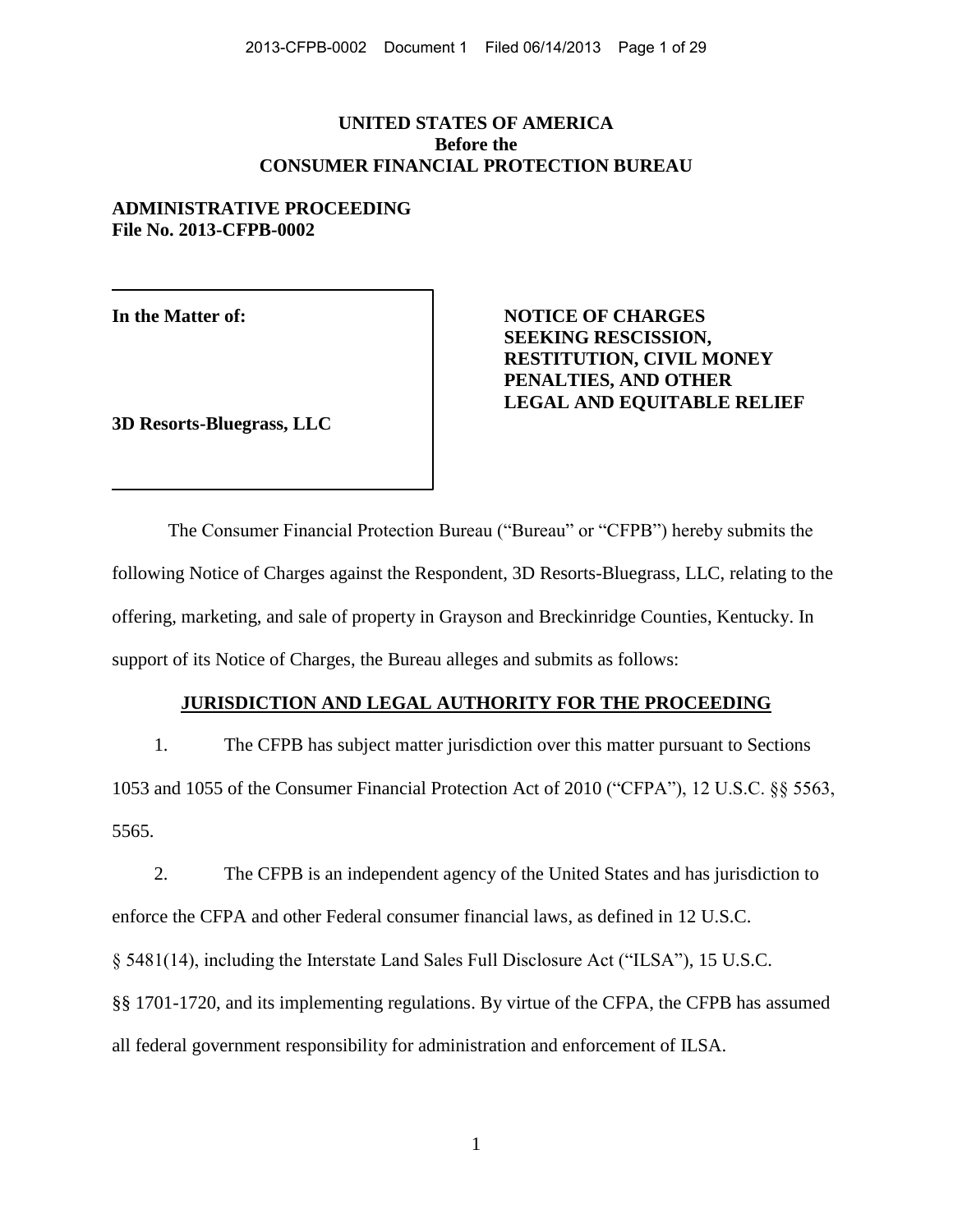### **STATEMENT OF FACTS**

3. The Respondent, 3D Resorts-Bluegrass, LLC ("3D Resorts-Bluegrass") is a limited-liability company organized under the laws of Kentucky.

4. 3D Resorts-Bluegrass is the owner and operator of property located in the Commonwealth of Kentucky known as the Green Farm Resort (the "Resort Property"), a golf/recreation facility with hundreds of individual lots spread over several different development phases.

5. The Resort Property is, and at all times relevant to this proceeding has been, a "subdivision," as that term is defined under ILSA, 15 U.S.C. § 1701(3).

6. 3D Resorts-Bluegrass is, and at all times relevant to this proceeding has been, a "developer," as that term is defined under ILSA, 15 U.S.C. § 1701(5), because it directly or indirectly sold, offered to sell, or advertised for sale lots on the Resort Property.

7. Each lot sold and offered for sale on the Resort Property constituted a "lot" within the meaning of the regulations implementing ILSA, 12 C.F.R. § 1010.1(b), and was not exempt under 15 U.S.C. § 1702 or any subsection thereunder.

8. 3D Resorts-Bluegrass is the debtor in a bankruptcy currently pending in the United States Bankruptcy Court in the Western District of Kentucky, *In re 3D Resorts-Bluegrass, LLC*, Case Number 11-41599.

### *The Development of the Green Farm Resort and the Marketing and Sales of Lots*

9. Since late 2008, 3D Resorts-Bluegrass has been engaged in the development, marketing, and sale of lots on the Resort Property. There were four sections in which lots, each generally a quarter-acre to a half-acre in size, were available for purchase. Lots were marketed as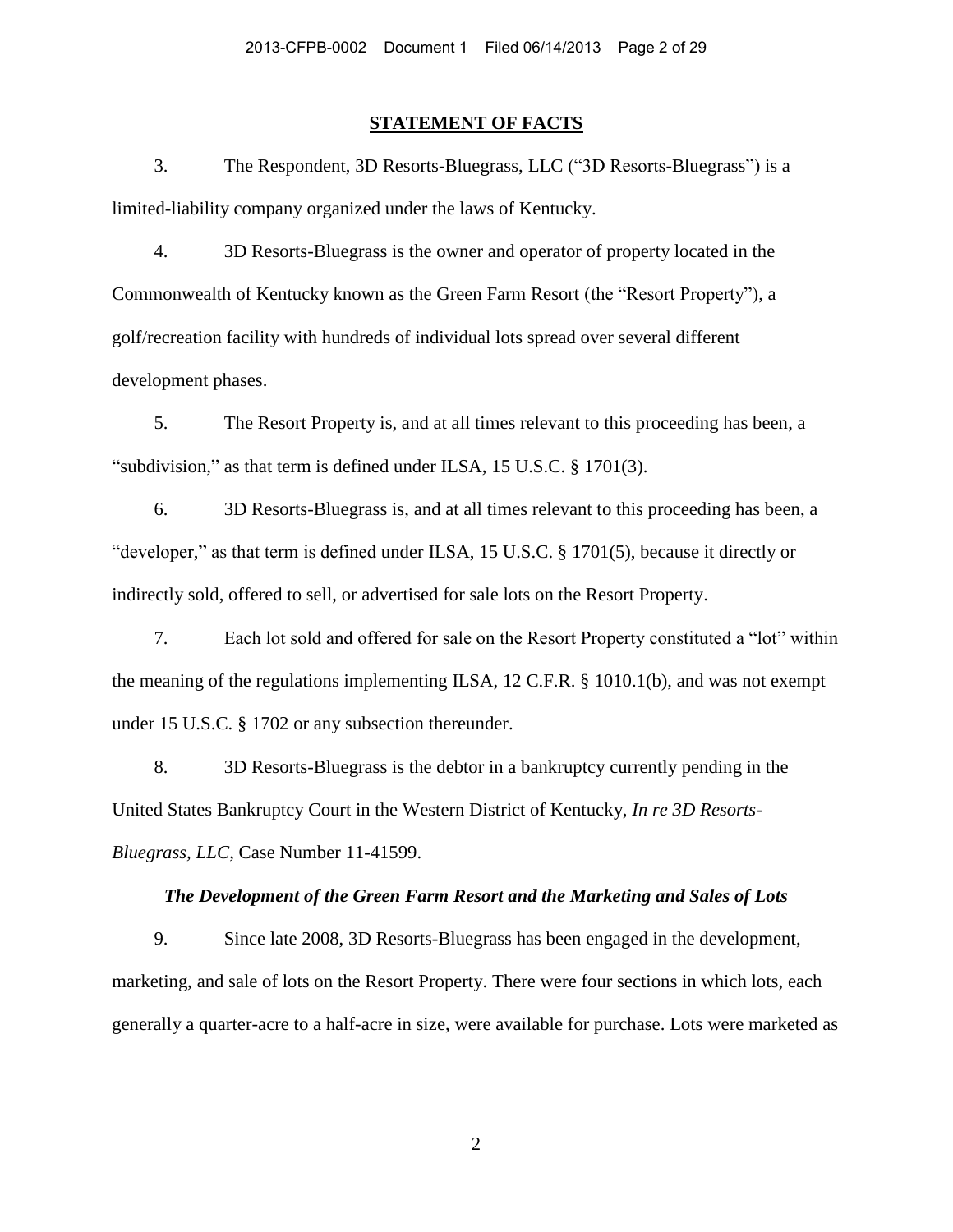properties on which purchasers could build "vacation homes" and enjoy the golf course and other amenities of the Resort Property.

10. 3D Resorts-Bluegrass, directly and through its agents, also engaged in the origination of mortgages by providing financing on sales of lots on the Resort Property and serviced such mortgages. Additionally, 3D Resorts-Bluegrass collected debts on allegedly delinquent notes.

11. 3D Resorts-Bluegrass, directly and through its agents, advertised and marketed the sale of lots on Resort Property through the mail, newspaper advertisements, the internet, and trade shows, and hosted promotional dinners or other events, made phone call solicitations, and used other instruments of transportation and communication in interstate commerce and the mails.

12. For example, 3D Resorts-Bluegrass and its agents sent marketing materials by mail to potential purchasers, offered promotional material and tours at home shows in Kentucky and other states, and collected contact information from potential purchasers and then solicited them by phone, offering tours of the Resort Property accompanied by complimentary gifts or overnight accommodations at the property.

### *3D Resorts-Bluegrass' Misrepresentations and Material Omissions*

13. In marketing the Resort Property to prospective purchasers, 3D Resorts-Bluegrass, directly and through its agents, made several material misrepresentations and material omissions in the Property Reports and elsewhere, in violation of ILSA, 15 U.S.C. §§ 1701-1720 and its implementing regulations.

14. For example, in or about February 2009, 3D Resorts-Bluegrass filed with the United States Department of Housing and Urban Development ("HUD"), as part of its Statement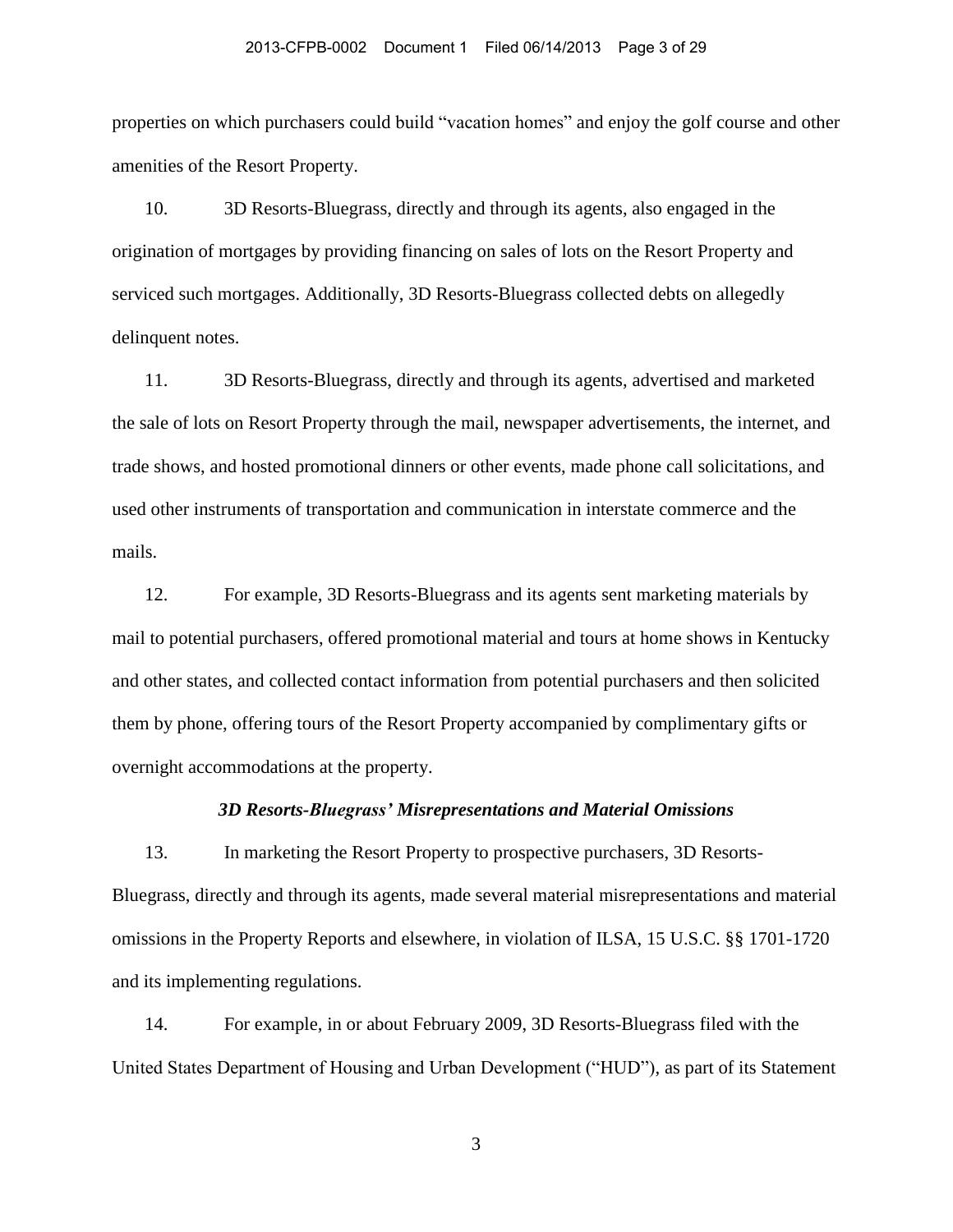of Record, a Property Report dated February 26, 2009 ("February 26, 2009 Property Report"), which is attached hereto as Exhibit A.

15. 3D Resorts-Bluegrass distributed to purchasers and prospective purchasers the February 26, 2009 Property Report.

16. The February 26, 2009 Property Report contains numerous untrue statements of material fact or omits material facts.

17. By way of example, the February 26, 2009 Property Report represented that 3D Resorts-Bluegrass escrowed sufficient funds to assure completion of certain electric lines in Section 2 of the Resort Property. In fact, 3D Resorts-Bluegrass never escrowed any such funds.

18. By way of further example, the February 26, 2009 Property Report represented that a septic tank installation fee would cost approximately \$260.00 to the consumer. In fact, the one-time cost of such an installation was more than ten times that amount.

19. Similarly, in or about January 2010, 3D Resorts-Bluegrass filed with HUD, as part of its consolidated and amended Statement of Record, a Property Report dated January 13, 2010 ("January 13, 2010 Property Report"), which is attached hereto as Exhibit B.

20. 3D Resorts-Bluegrass distributed to purchasers and prospective purchasers the January 13, 2010 Property Report.

21. The January 13, 2010 Property Report also contains untrue statements of material fact or omits material facts.

22. By way of example, the January 13, 2010 Property Report represented that 3D Resorts-Bluegrass escrowed sufficient funds to assure completion of certain electric lines in Section 2 of the Resort Property. In fact, 3D Resorts-Bluegrass never escrowed any such funds.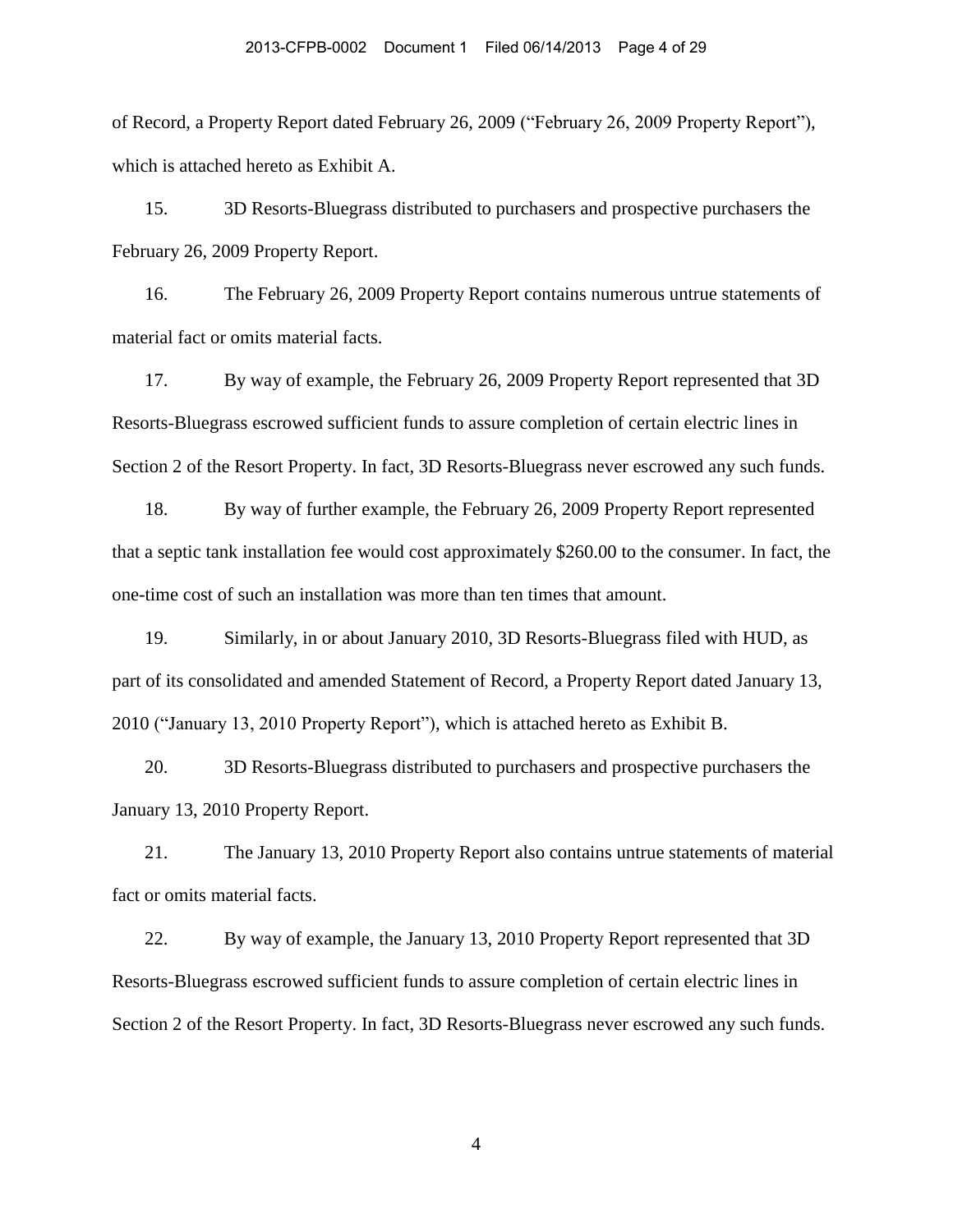#### 2013-CFPB-0002 Document 1 Filed 06/14/2013 Page 5 of 29

23. By further way of example, the January 13, 2010 Property Report represented that the construction of a centralized sewage treatment plant for Section 4 of the Resort Property would begin on or about April 1, 2010, and should be "completed and available for use" by December 31, 2011. In fact, construction was not undertaken or reasonably expected to be undertaken or completed by the stated dates, and as of the filing of this Notice of Charges has not been undertaken.

24. Due to the size of the lots in Section 4 of the Resort Property, no individual septic systems are permitted in Section 4, and therefore, a central sewage system is necessary to service these lots.

25. By further way of example, the January 13, 2010 Property Report falsely and misleadingly stated that eight rental cabins were completed and available for use on the Resort Property. In fact, eight rental cabins were not completed and available for use.

26. In addition, on or before March 22, 2010, 3D Resorts-Bluegrass made several material changes to the January 13, 2010 Property Report, but this Property Report retained the January 13, 2010 date on its cover. 3D Resorts-Bluegrass did not file this Property Report with HUD, but did distribute it to purchasers and prospective purchasers from on or about March 22, 2010 forward. This Property Report (the "March 22, 2010 Property Report") is attached hereto as Exhibit C.

27. The March 22, 2010 Property Report contains untrue statements of material fact or omitted material facts.

28. By way of example, the March 22, 2010 Property Report continued to represent that all lots in Section 4 of the Resort Property will be served by a central sewage system that would be constructed by 3D Resorts-Bluegrass.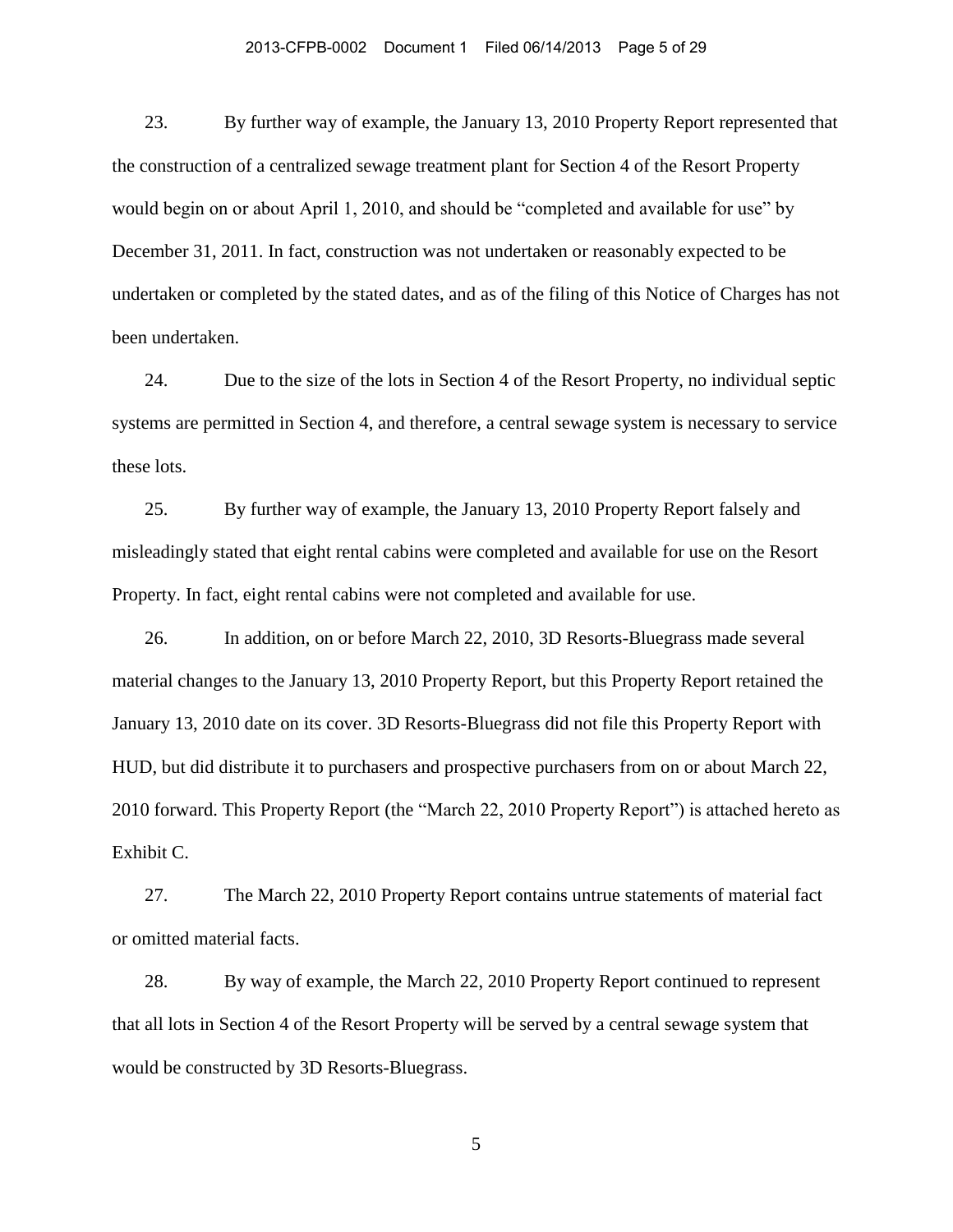#### 2013-CFPB-0002 Document 1 Filed 06/14/2013 Page 6 of 29

29. By further way of example, the March 22, 2010 Property Report represented that the construction of a centralized sewage treatment plant would begin on or about April 1, 2010, and should be "completed and available for use" by December 31, 2011. In fact, construction was not undertaken or reasonably expected to be undertaken or completed by the stated dates, and as of the date of the filing of this Notice of Charges has not been undertaken.

30. Due to the size of the lots in Section 4 of the Resort Property, no individual septic systems are permitted in Section 4, and therefore, a central sewage system is necessary to service these lots.

31. By further way of example, the March 22, 2010 Property Report falsely and misleadingly stated that eight rental cabins were completed and available for use on the Resort Property. In fact, eight rental cabins were not completed and available for use.

32. By further way of example, the March 22, 2010 Property Report falsely and misleadingly stated that a General Store was completed and available for use. In fact, on or about February 6, 2010, the General Store was completely destroyed in a fire and has not been reconstructed.

33. In addition to those false, fraudulent, and misleading statements and omissions in the Property Reports identified above, 3D Resorts-Bluegrass, directly and indirectly through its agents, made additional material misrepresentations to purchasers and potential purchasers in advertisements, marketing materials, sales pitches, and other materials used to induce consumers to purchase lots on the Resort Property.

34. By way of example, 3D Resorts-Bluegrass and its agents made misrepresentations, through oral communications, demonstratives, and other promotional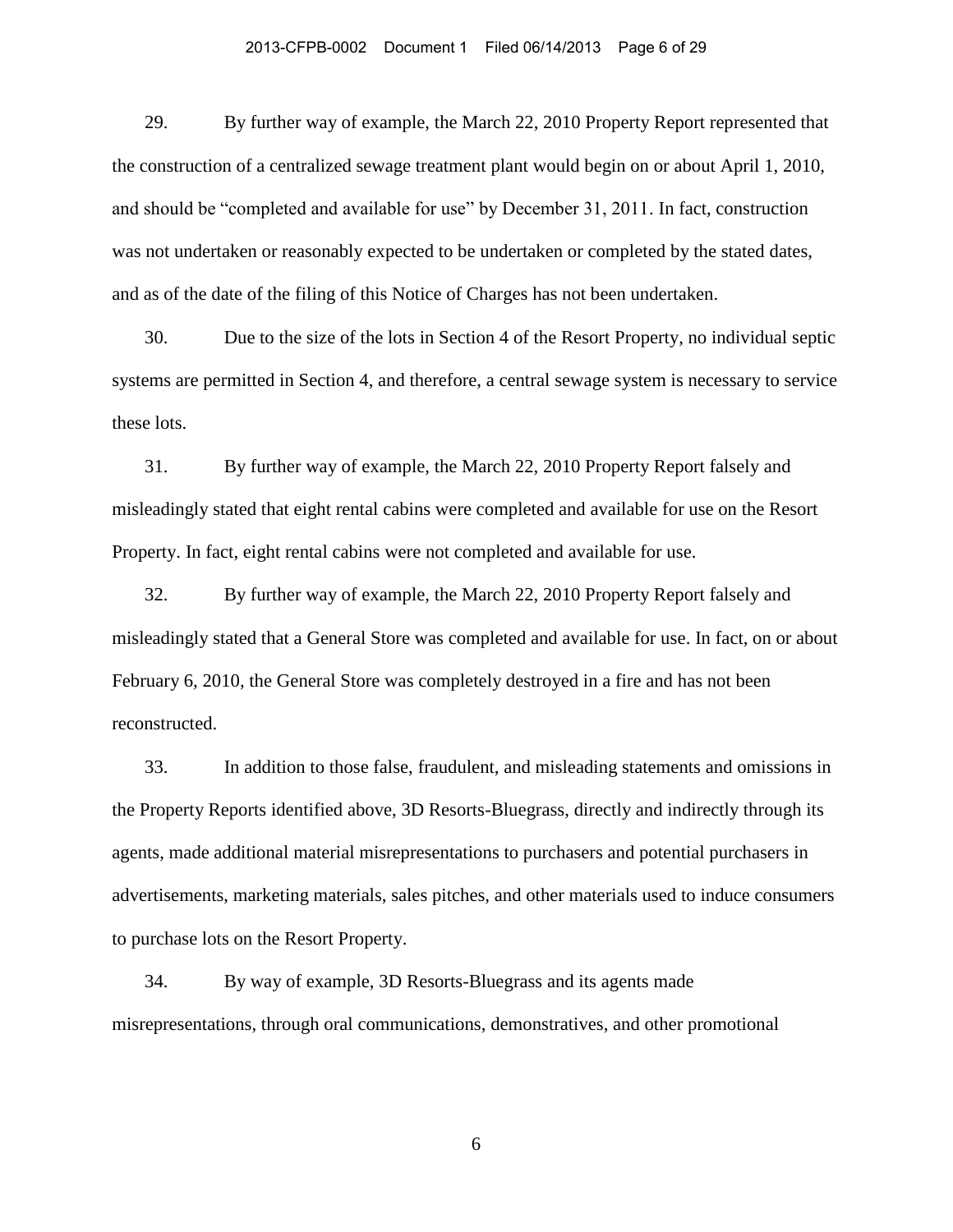#### 2013-CFPB-0002 Document 1 Filed 06/14/2013 Page 7 of 29

materials, pertaining to the infrastructure and amenities available to the lot or on the Resort Property. These misrepresentations included:

a. 3D Resorts-Bluegrass and its agents falsely represented orally to purchasers and prospective purchasers and on maps distributed and made available to purchasers and prospective purchasers that a large (eighty-acre) man-made lake was being constructed on the Resort Property, thus making available "lakefront" and "lakeview" lots, and that owners of lots not affronting the man-made lake would still have access to the same;

b. 3D Resorts-Bluegrass and its agents falsely represented orally, on maps distributed and made available to purchasers and prospective purchasers, and in other promotions, advertisements, depictions, or communications, that an RV Park, an amenity available to lot owners, was being constructed on the Resort Property;

c. 3D Resorts-Bluegrass and its agents falsely represented orally and in other promotions, advertisements, depictions, or communications that a centralized sewage system was being constructed for all of the lots in Section 4 of the Resort Property;

d. 3D Resorts-Bluegrass and its agents falsely represented orally and in other promotions, advertisements, depictions, or communications that the water lines in Section 2 were complete;

e. 3D Resorts-Bluegrass and its agents falsely represented orally and in other promotions, advertisements, depictions, or communications that construction of eight cabins, for use by lot owners and their guests at a discounted rate, were complete, and they were available for use;

f. 3D Resorts-Bluegrass and its agents falsely represented in the March 22, 2010 Property Report and in other promotions, advertisements, depictions, or communications that a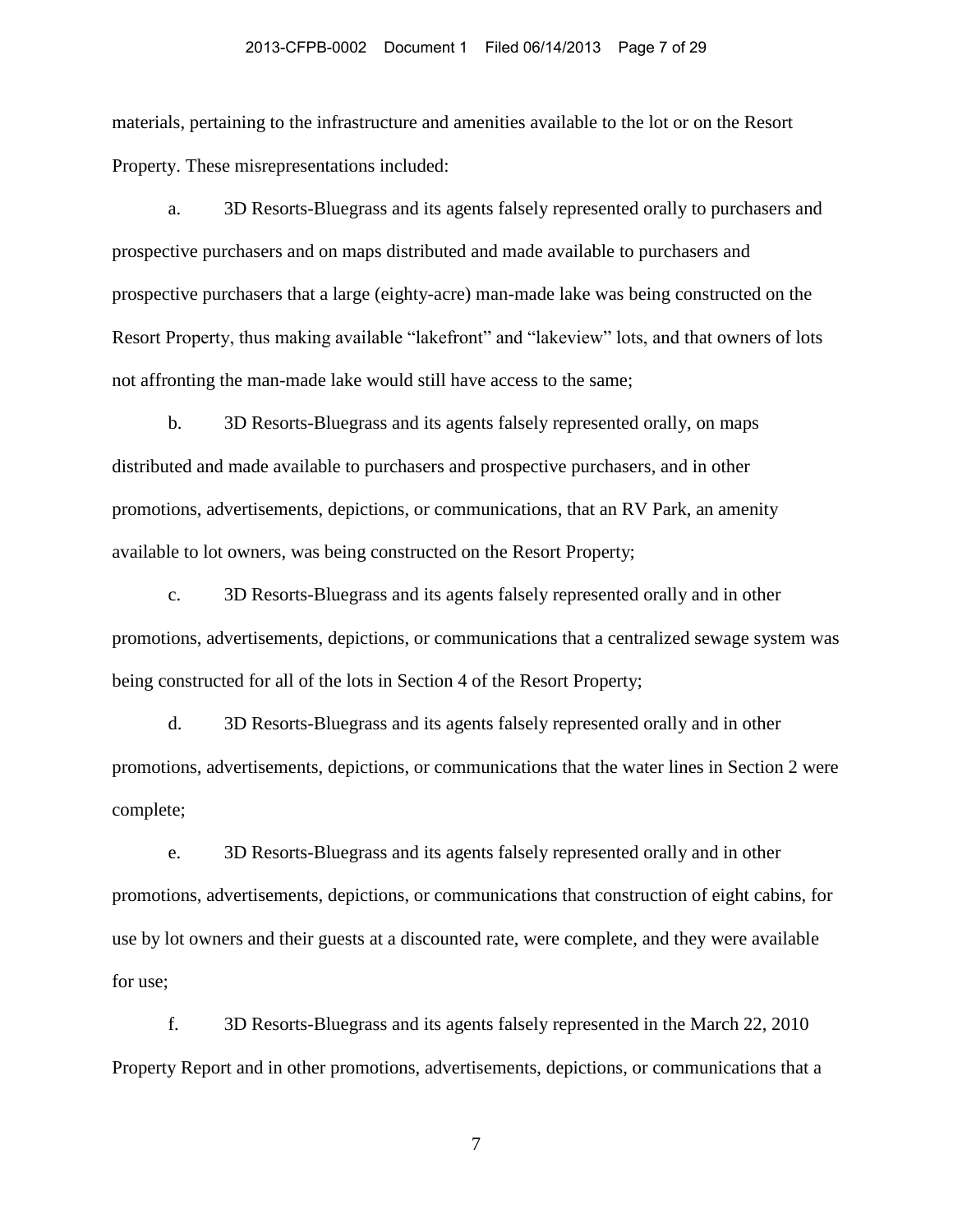General Store was in operation on the Resort Property, despite the fact that the store had been completely destroyed by fire and has not been reconstructed;

g. 3D Resorts-Bluegrass and its agents falsely represented orally and in other promotions, advertisements, depictions, or communications that the "governor" had purchased one of the lots, and that the "governor" had committed to provide funding for a children's camp on the Resort Property;

h. 3D Resorts-Bluegrass and its agents falsely provided inflated historical sales prices of lots that had been previously sold on the Resort Property, despite the fact that such lots had sold at prices far less than what was represented to prospective purchasers; and

i. 3D Resorts-Bluegrass and its agents falsely indicated that its property was properly registered with HUD, and omitted the material fact that HUD had suspended 3D Resorts-Bluegrass' Statement of Record, thereby prohibiting further sales of lots on the Resort Property.

#### *Continued Sale Post-Suspension*

35. On or about April 19, 2011, HUD served a suspension notice (the "Suspension Notice") on 3D Resorts-Bluegrass and its agents, pursuant to 15 U.S.C. § 1706(b) and its implementing regulations, which is attached hereto as Exhibit D. The Suspension Notice advised that HUD had conducted a review of 3D Resorts-Bluegrass' consolidation and amendment to the filed Statement of Record, including the January 13, 2010 Property Report, and found it deficient in certain material respects.

36. Based upon these deficiencies and the denial of the consolidation and amendment to the Statement of Record, the Suspension Notice provided that the Statement of Record for the Resort Property was considered suspended until such time that HUD granted 3D Resorts-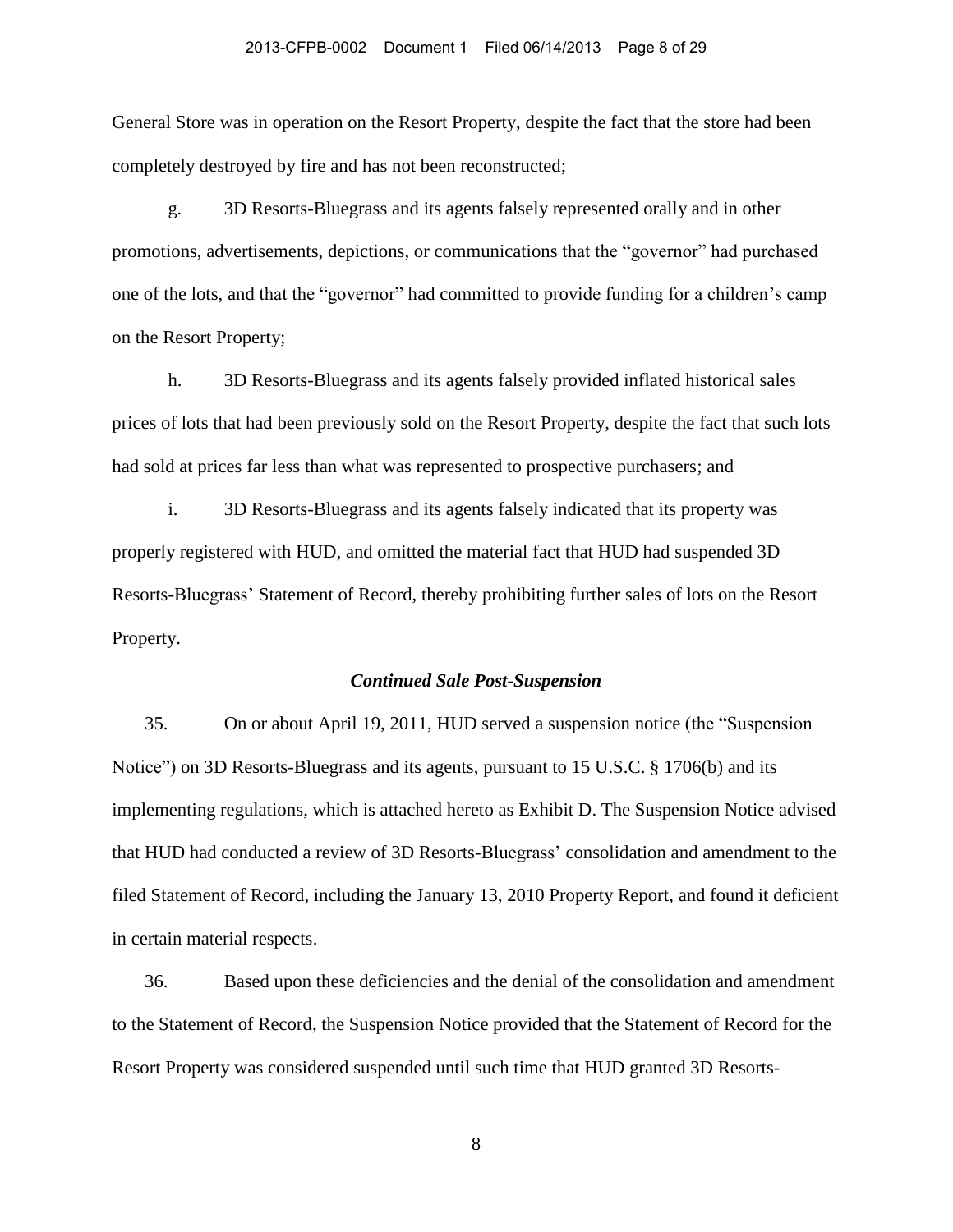Bluegrass an effective date for the Statement of Record, and that the sale of lots on the Resort Property, unless exempt, would violate ILSA and potentially subject 3D Resorts-Bluegrass and others to penalties.

37. The Suspension Notice advised 3D Resorts-Bluegrass and others of the deficiencies apparent in the consolidation and amendment filed to its current Statement of Record filed on or about March 29, 2011, explained how to correct those deficiencies, and informed it of its right to a hearing before an Administrative Law Judge. Neither 3D Resorts-Bluegrass nor others have taken the appropriate corrective actions with respect to the deficiencies cited in the Suspension Notice, which remains in effect.

38. As a result of the Suspension Notice, there was no longer an effective Statement of Record for the Resort Property. ILSA therefore prohibited the sale of any lot on the Resort Property. 15 U.S.C. § 1703(a)(1)(A).

39. Notwithstanding this Suspension Notice and prohibitions upon the further marketing and sale of lots on the Resort Property, 3D Resorts-Bluegrass, directly and through its agents, continued to market and sell lots on the Resort Property.

40. Furthermore, 3D Resorts-Bluegrass and its agents also failed to comply with several registration and filing requirements mandated by ILSA and the applicable regulations.

41. As set forth in the Suspension Notice, 3D Resorts-Bluegrass and its agents failed to timely file financial statements for fiscal year 2009, and the annual report of activity due in March 2010 and March 2011 required under the regulations implementing ILSA, 24 C.F.R. §§ 1710.212 and 1710.310 (now codified at 12 C.F.R. §§ 1010.212 and 1010.310).

42. 3D Resorts-Bluegrass and its agents failed to timely file amendments disclosing changes to representations of material fact required to be in the Statement of Record. On or about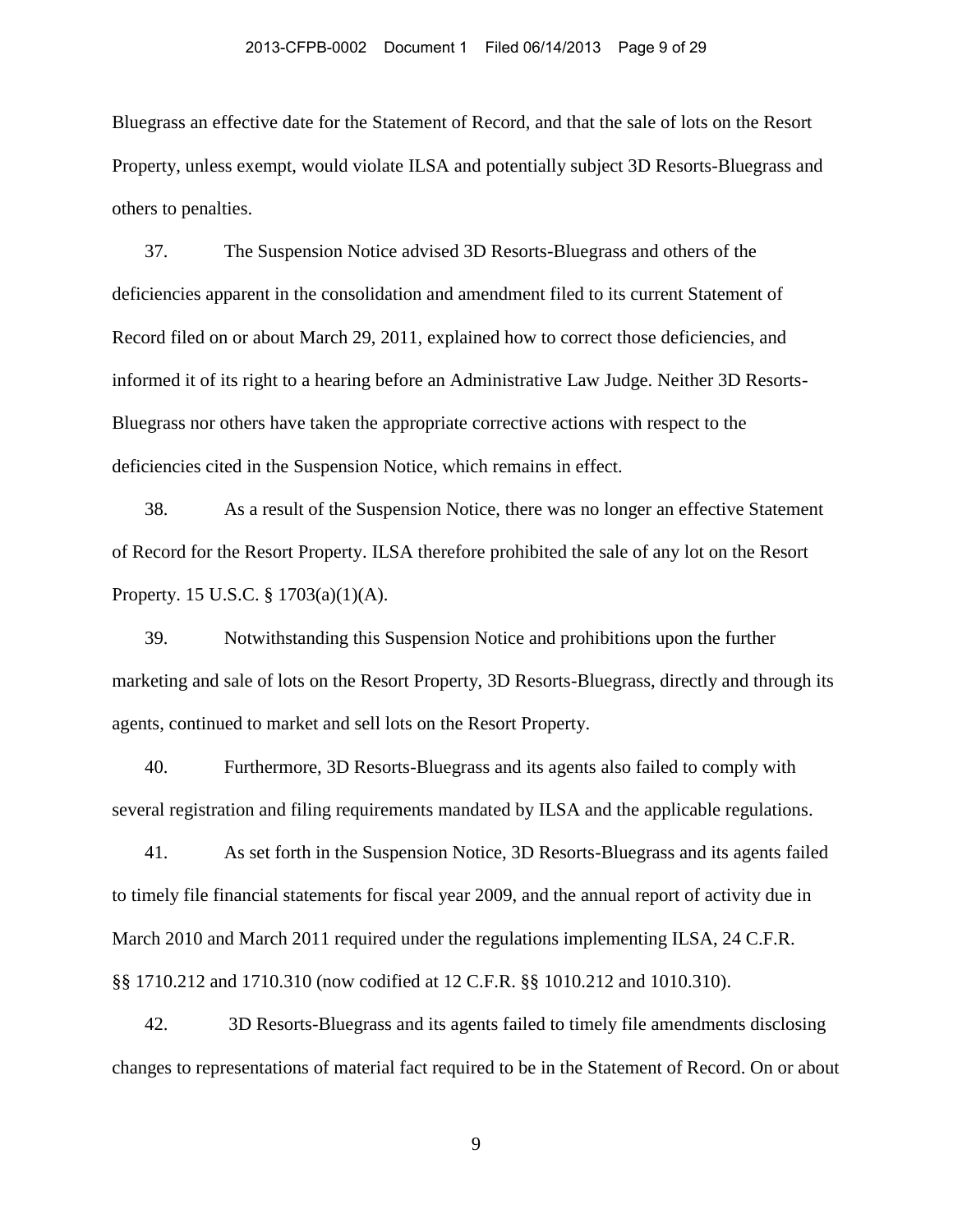October 29, 2010, 3D Resorts-Bluegrass entered into a Management Agreement with National Resort Marketing Corp. ("NRMC") pursuant to which NRMC, as an agent of 3D Resorts-Bluegrass, became involved in the marketing and sale of lots on the Resort Property, as well as the operation and development of the Resort Property. The Management Agreement dated October 29, 2010, by and between 3D Resorts-Bluegrass and NRMC was required to be disclosed no later than 15 days after the contract was executed, but this disclosure was not made until March 29, 2011.

43. The complete destruction of the General Store by a fire on or about February 6, 2010, required 3D Resorts-Bluegrass to amend the January 13, 2010 Property Report to reflect that the General Store was not "100%" complete and available for use no later than 15 days after the fire, but this disclosure was never made.

### **VIOLATIONS OF LAW**

# **Count I: Untrue Statements of Material Fact in the February 26, 2009 Property Report (15 U.S.C. § 1703(a)(1)(C))**

44. Paragraphs 1 through 43 are incorporated here by reference.

45. 3D Resorts-Bluegrass and its agents, directly or indirectly, made use of means or instruments of transportation or communication in interstate commerce or the mails with respect to the sale of lots on the Resort Property.

46. 3D Resorts-Bluegrass and its agents sold lots on the Resort Property although the February 26, 2009 Property Report included untrue statements of material fact or omitted material facts required to be stated therein pursuant to 15 U.S.C. §§ 1704-1707 or the regulations implementing ILSA.

47. By way of example, the February 26, 2009 Property Report falsely and misleadingly stated, among other things, that 3D Resorts-Bluegrass escrowed sufficient funds in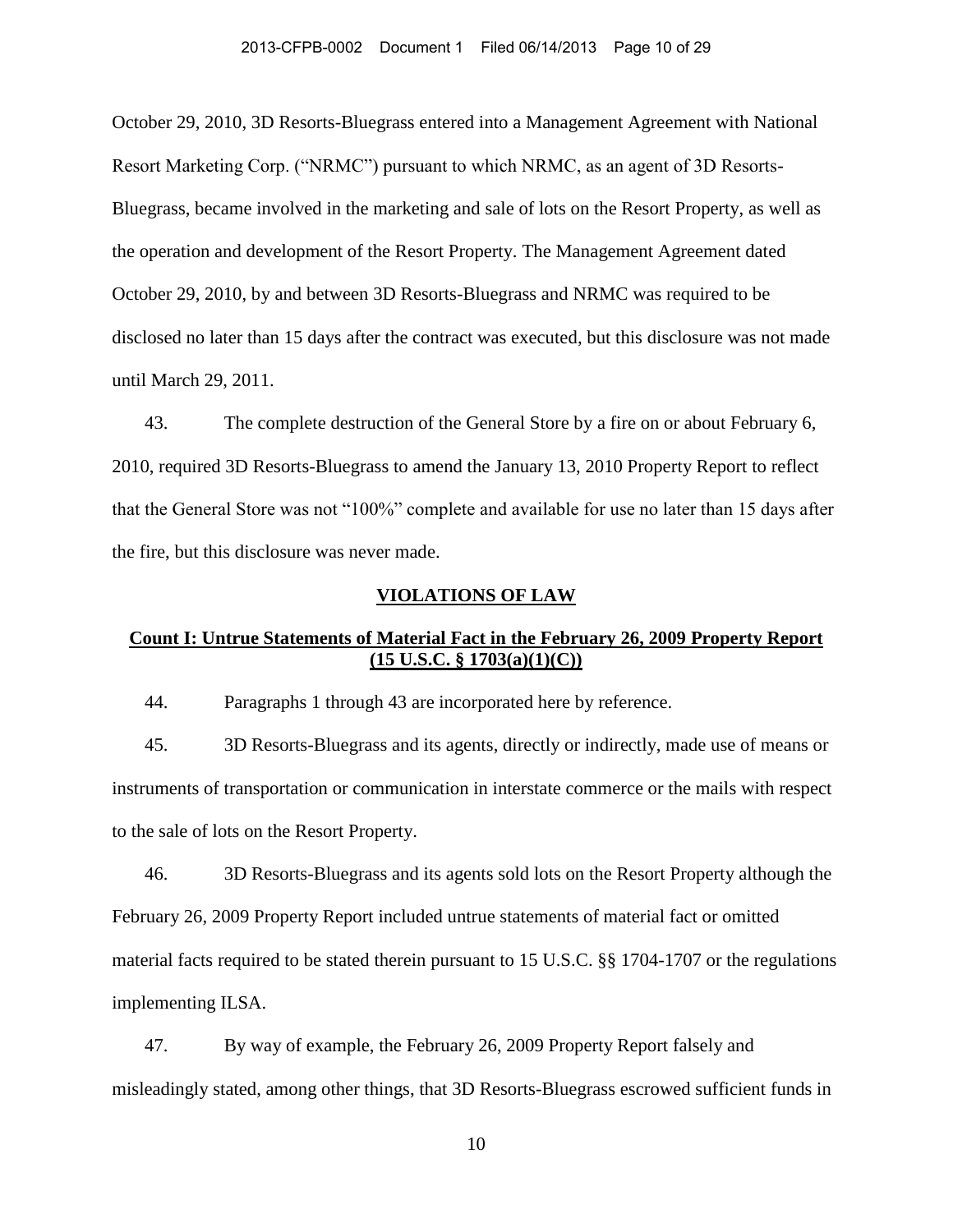Leitchfield Deposit Bank to assure completion of electrical service lines in Section 2 of the Resort Property, where in fact, such funds were not escrowed.

48. Additionally, the Property Report represented that a septic tank installation fee would cost approximately \$260.00 to the consumer, where, in fact, the cost of such installation was more than ten times this amount.

49. These misrepresentations were material in that they had a natural tendency to influence, or were capable of influencing, the decision of the purchaser or prospective purchaser.

50. This false and misleading February 26, 2009 Property Report was filed with HUD and furnished to purchasers and prospective purchasers.

51. Therefore, 3D Resorts-Bluegrass, through the conduct described in Paragraphs 44 through 50 above, violated 15 U.S.C.  $\S$  1703(a)(1)(C).

# **Count II: Untrue Statements of Material Fact in the January 13, 2010 Property Report (15 U.S.C. § 1703(a)(1)(C))**

52. Paragraphs 1 through 43 are incorporated here by reference.

53. 3D Resorts-Bluegrass, directly or indirectly, made use of means or instruments of transportation or communication in interstate commerce or the mails with respect to the sale of lots on the Resort Property.

54. 3D Resorts-Bluegrass sold lots on the Resort Property although the January 13, 2010 Property Report contained untrue statements of material fact or omitted material facts required to be stated therein pursuant to 15 U.S.C. §§ 1704-1707 or the regulations implementing ILSA.

55. By way of example, the January 13, 2010 Property Report falsely and misleadingly repeated the statement that 3D Resorts-Bluegrass escrowed sufficient funds for the provision of electrical service in Section 2, where, in fact, such funds were not escrowed.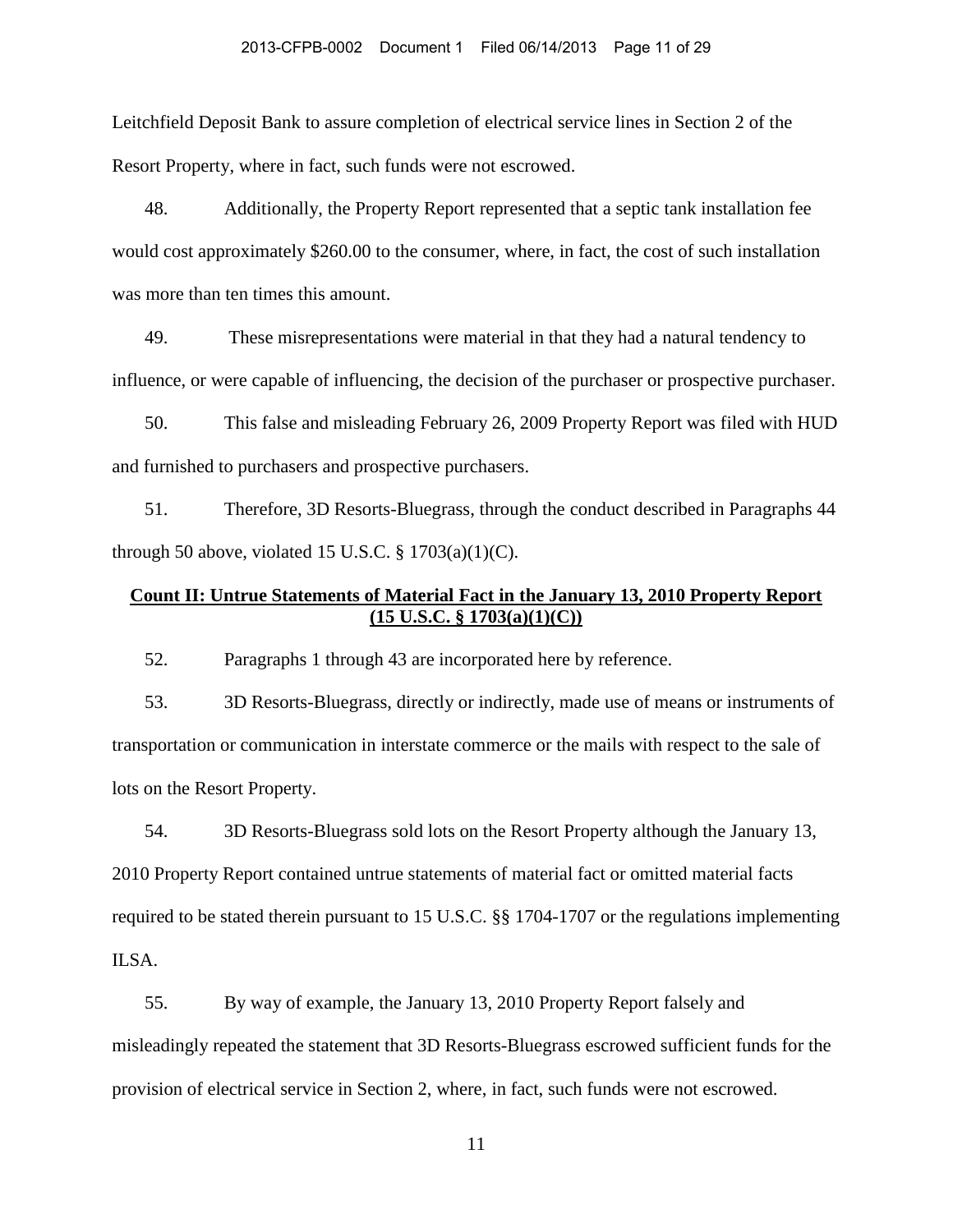#### 2013-CFPB-0002 Document 1 Filed 06/14/2013 Page 12 of 29

56. The January 13, 2010 Property Report falsely and misleadingly stated that 3D Resorts-Bluegrass secured a loan from PlainsCapital Bank to construct any required electric lines in Section 3 of the Resort Property, when, in fact, it had not secured such a loan.

57. Additionally, the January 13, 2010 Property Report falsely and misleadingly stated that a sewage treatment plant was scheduled for construction, when, in fact, no such construction was ever undertaken or reasonably planned to be undertaken.

58. Additionally, the January 13, 2010 Property Report falsely and misleadingly stated that water lines for Section 2 of the Resort Property were complete, when in fact, as of September 14, 2010, the Grayson County Water District refused to accept the Section 2 water lines into its system due to outstanding issues with the construction of the lines.

59. Additionally, the January 13, 2010 Property Report falsely and misleadingly stated that construction of water lines for Section 4 of the Resort Property would begin on or about April 1, 2010 and was expected to be completed by December 31, 2011, when, in fact, such lines were not and are not completed, and were not reasonably intended to be completed by this date.

60. Additionally, the January 13, 2010 Property Report falsely and misleadingly stated that eight rental cabins were completed and available for use on the Resort Property, when, in fact, eight rental cabins were not completed and available for use.

61. These misrepresentations were material in that they had a natural tendency to influence, or were capable of influencing, the decision of the purchaser or prospective purchaser.

62. This false and misleading January 13, 2010 Property Report was filed with HUD, and it was furnished to purchasers and prospective purchasers.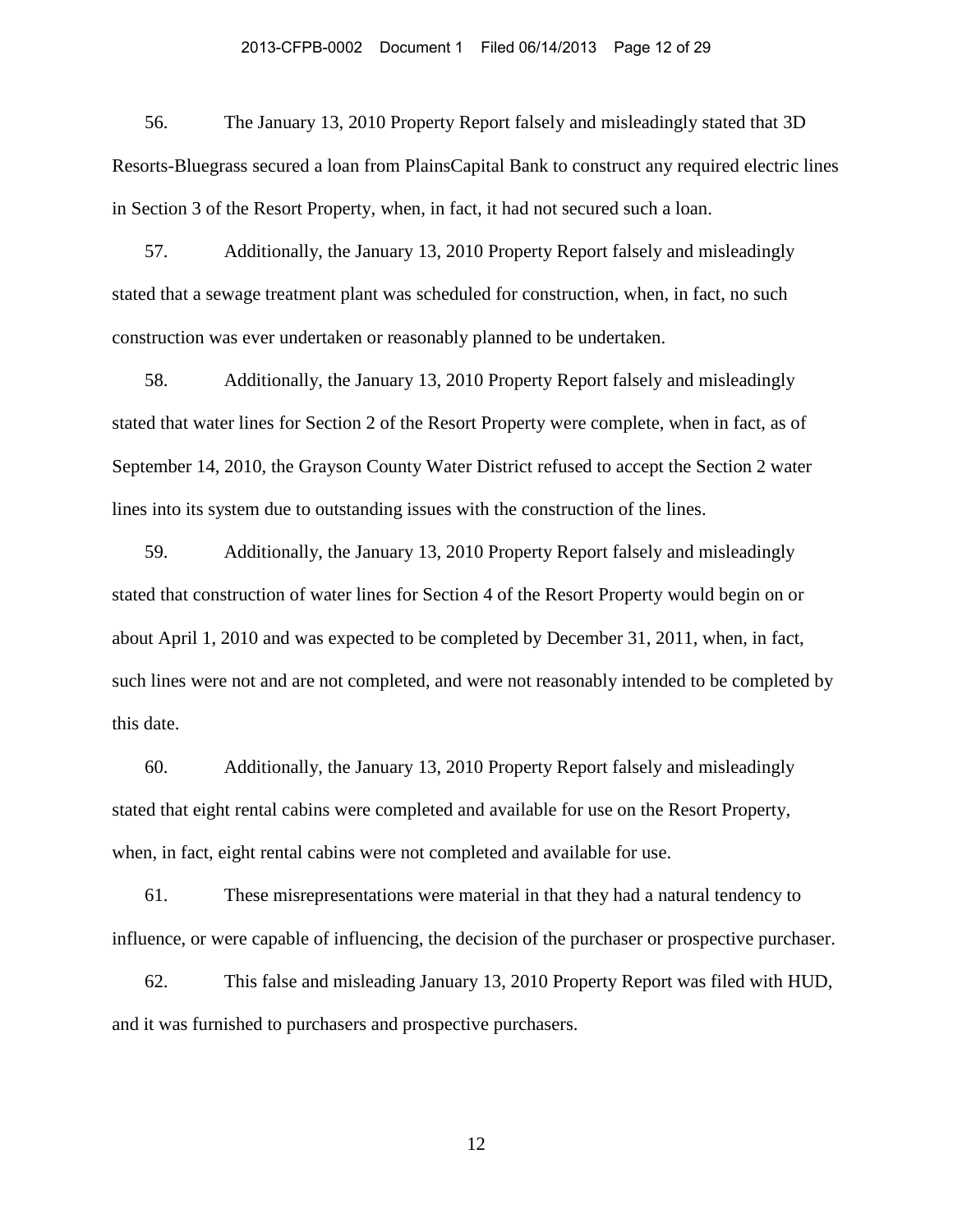63. Therefore, 3D Resorts-Bluegrass, through the conduct described in Paragraphs 52 through 62 above, violated 15 U.S.C.  $\S$  1703(a)(1)(C).

# **Count III: Property Report Created March 22, 2010 (15 U.S.C. § 1703(a)(1)(B) and 1707(b))**

64. Paragraphs 1 through 43 are incorporated here by reference.

65. 3D Resorts-Bluegrass, directly or indirectly, made use of means or instruments of transportation or communication in interstate commerce or the mails with respect to the sale of lots on the Resort Property.

66. On or about March 22, 2010, 3D Resorts-Bluegrass revised the January 13, 2010 Property Report in several material respects. Although the report was created on or about March 22, 2010, the Property Report retained the January 13, 2010 date on its cover. Furthermore, the March 22, 2010 Property Report was provided to purchasers and prospective purchasers with the false implication that it was the official Property Report that had been filed with HUD and was effective.

67. Therefore, 3D Resorts-Bluegrass, through the conduct described in Paragraphs 64 through 66 above, violated 15 U.S.C.  $\S$ § 1703(a)(1)(B) and 1707(b).

# **Count IV: Untrue Statements of Material Fact in the March 22, 2010 Property Report (15 U.S.C. § 1703(a)(1)(C))**

68. Paragraphs 1 through 43, inclusive are reincorporated here by reference.

69. 3D Resorts-Bluegrass, directly or indirectly, made use of means or instruments of transportation or communication in interstate commerce or the mails with respect to the sale of lots on the Resort Property.

70. 3D Resorts-Bluegrass sold lots on the Resort Property although the March 22, 2010 Property Report contained untrue statements of material fact or omitted material facts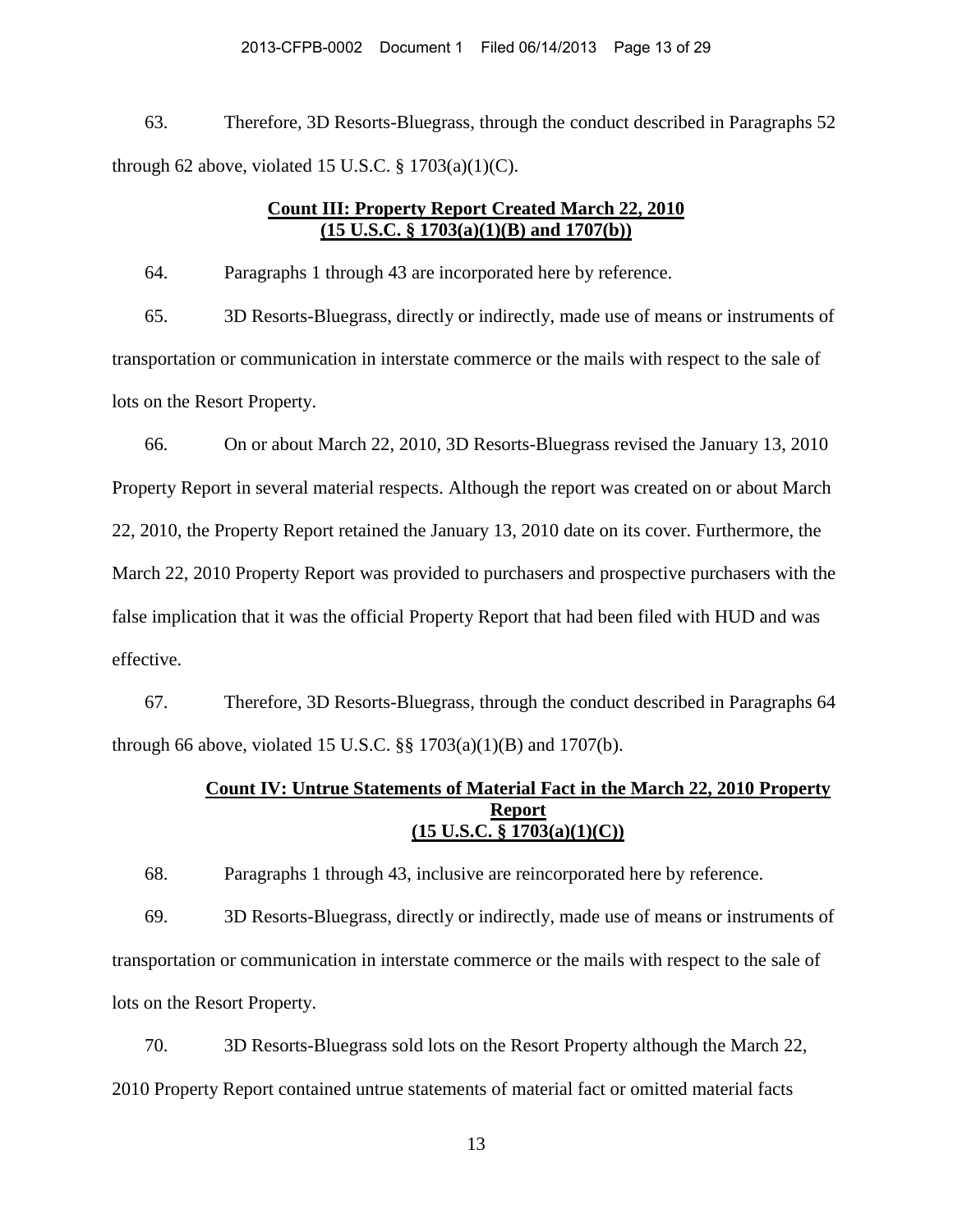required to be stated therein pursuant to 15 U.S.C. §§ 1704-1707 or the regulations implementing ILSA.

71. By way of example, the March 22, 2010 Property Report falsely and misleadingly stated that a central sewage treatment plant was scheduled for construction, when, in fact, no such construction was ever undertaken or reasonably expected to be undertaken.

72. Additionally, the March 22, 2010 Property Report falsely and misleadingly stated that water lines for Section 2 of the Resort Property were complete, when in fact, as of September 14, 2010, the Grayson County Water District refused to accept the Section 2 water lines into its system due to outstanding issues with the construction of the lines.

73. Additionally, the March 22, 2010 Property Report falsely and misleadingly stated that construction of water lines for Section 4 of the Resort Property would begin on or about April 1, 2010, and was expected to be completed by December 31, 2011, when, in fact, such construction was not begun at such time, such lines were not and are not completed, and the lines were not reasonably intended to be begun or completed by the stated dates.

74. Additionally, the March 22, 2010 Property Report falsely and misleadingly stated that eight rental cabins were completed and available for use on the Resort Property, when, in fact, eight rental cabins were not completed and available for use.

75. Additionally, the March 22, 2010 Property Report falsely and misleadingly stated that a General Store was completed and available for use, when, in fact, on or about February 6, 2010, the General Store was completely destroyed in a fire and has not been reconstructed.

76. These misrepresentations were material in that they had a natural tendency to influence, or were capable of influencing, the decision of the purchaser or prospective purchaser.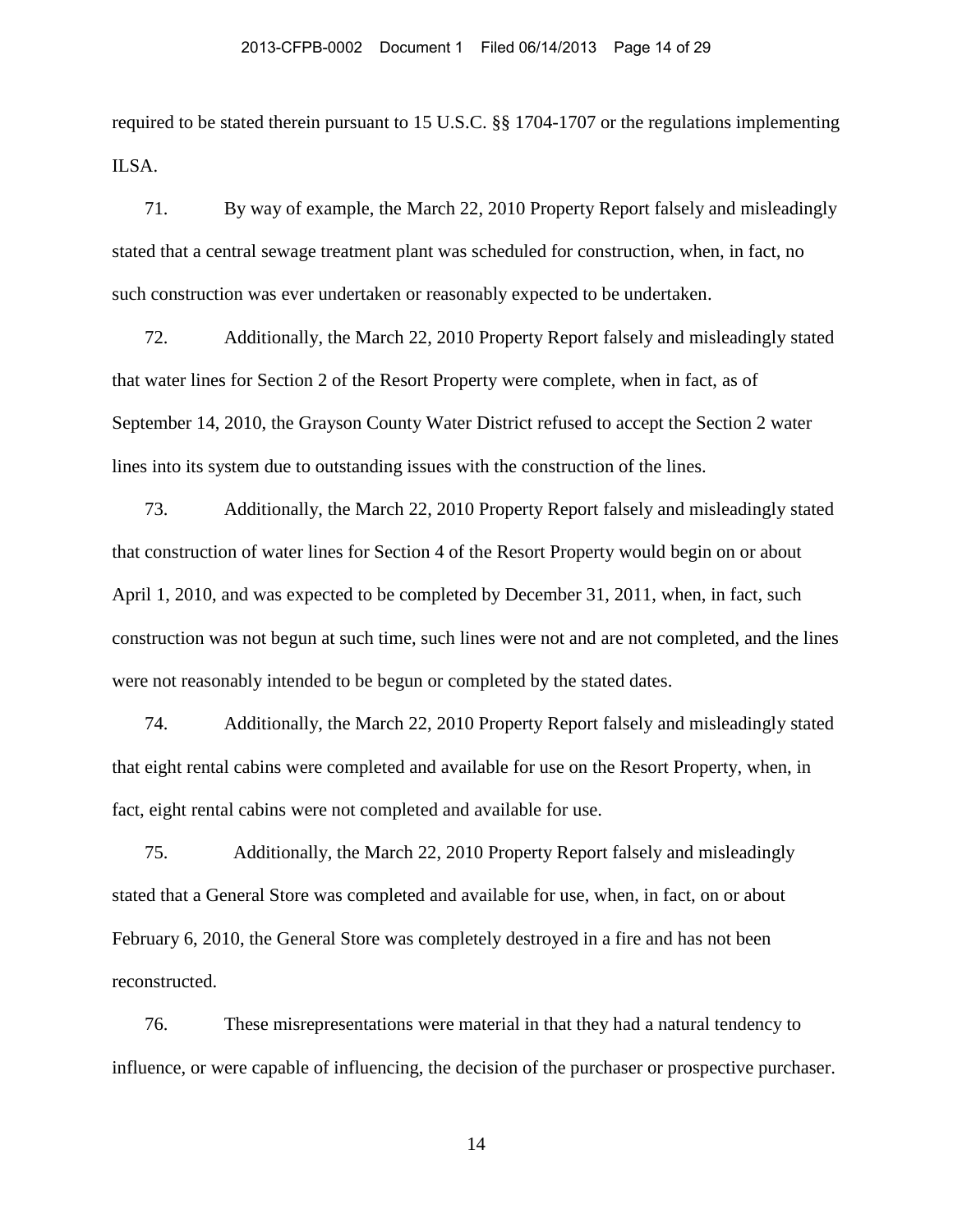#### 2013-CFPB-0002 Document 1 Filed 06/14/2013 Page 15 of 29

77. This false and misleading March 22, 2010 Property Report was not filed with HUD, and it was furnished to purchasers and prospective purchasers.

78. Therefore, 3D Resorts-Bluegrass, through the conduct described in Paragraphs 68 through 77 above, violated 15 U.S.C.  $\S 1703(a)(1)(C)$ .

# **Count V: Fraud in Offering and Sale of Lots (15 U.S.C. § 1703(a)(2)(A), (B), & (C))**

79. Paragraphs 1 through 43 are incorporated here by reference.

80. 3D Resorts-Bluegrass, directly or indirectly, made use of means or instruments of transportation or communication in interstate commerce or the mails with respect to the sale of lots and offers to sell lots on the Resort Property.

81. 3D Resorts-Bluegrass and its agents falsely represented to purchasers and prospective purchasers that an eighty-acre lake would be constructed on the Resort Property. In fact, no such lake was constructed or intended to be constructed, and each of these representations was false at the time it was made.

82. In making these representations, 3D Resorts-Bluegrass and its agents employed devices, schemes, or artifices to defraud, and obtained money by means of untrue statements of material fact, and by means of omissions of material facts necessary to make the statements not misleading. Additionally, in making these representations and omissions, 3D Resorts-Bluegrass engaged in a transaction, practice, or course of business which would operate as a fraud or deceit upon purchasers.

83. The representations were also material and had a natural tendency to influence, and were capable of influencing, the decisions of purchasers and prospective purchasers.

84. Therefore, 3D Resorts-Bluegrass, through the conduct described in Paragraphs 79 through 83 above, violated 15 U.S.C.  $\S$  1703(a)(2)(A), (B), and (C).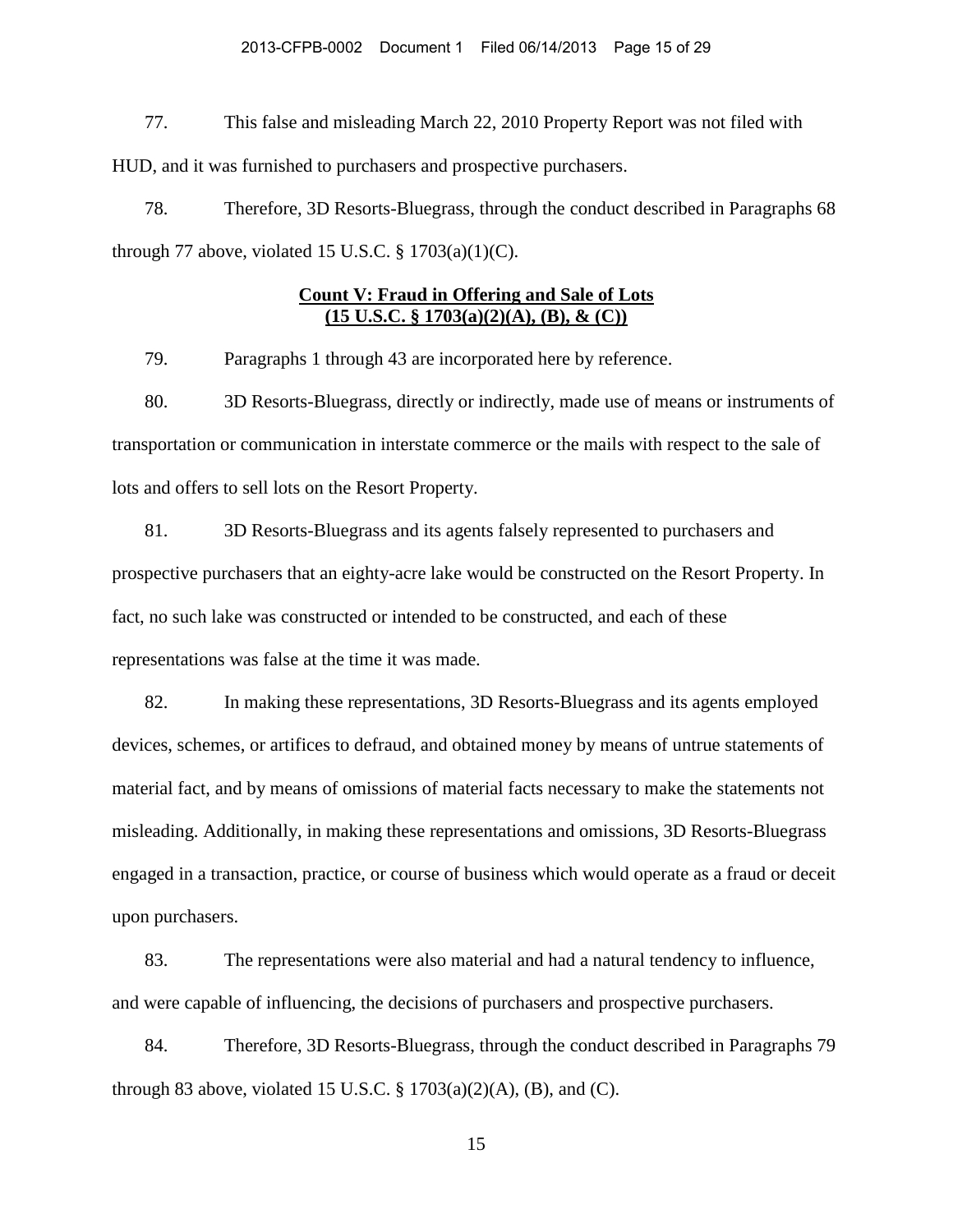### **Count VI: Fraud in Offering and Sale of Lots (15 U.S.C. § 1703(a)(2)(A), (B), &(C))**

85. Paragraphs 1 through 43 are incorporated here by reference.

86. 3D Resorts-Bluegrass, directly or indirectly, made use of means or instruments of transportation or communication in interstate commerce or the mails with respect to the sale of lots and offers to sell lots on the Resort Property.

87. 3D Resorts-Bluegrass and its agents falsely represented to purchasers and prospective purchasers that an RV Park would be constructed on the Resort Property. In fact, no such RV Park was constructed or intended to be constructed, and each of these representations was false at the time it was made.

88. In making these representations, 3D Resorts-Bluegrass and its agents employed devices, schemes, or artifices to defraud, and obtained money by means of untrue statements of material facts, and by means of omissions of material facts necessary to make the statements not misleading. Additionally, in making these representations, 3D Resorts-Bluegrass engaged in a transaction, practice, or course of business which would operate as a fraud or deceit upon purchasers.

89. The representations were also material and had a natural tendency to influence, and were capable of influencing, the decisions of purchasers and prospective purchasers.

90. Therefore, 3D Resorts-Bluegrass, through the conduct described in Paragraphs 85 through 89 above, violated 15 U.S.C.  $\S$  1703(a)(2)(A), (B), and (C).

# **Count VII: Fraud in Offering and Sale of Lots (15 U.S.C. § 1703(a)(2)(A), (B), & (C))**

91. Paragraphs 1 through 43 are incorporated here by reference.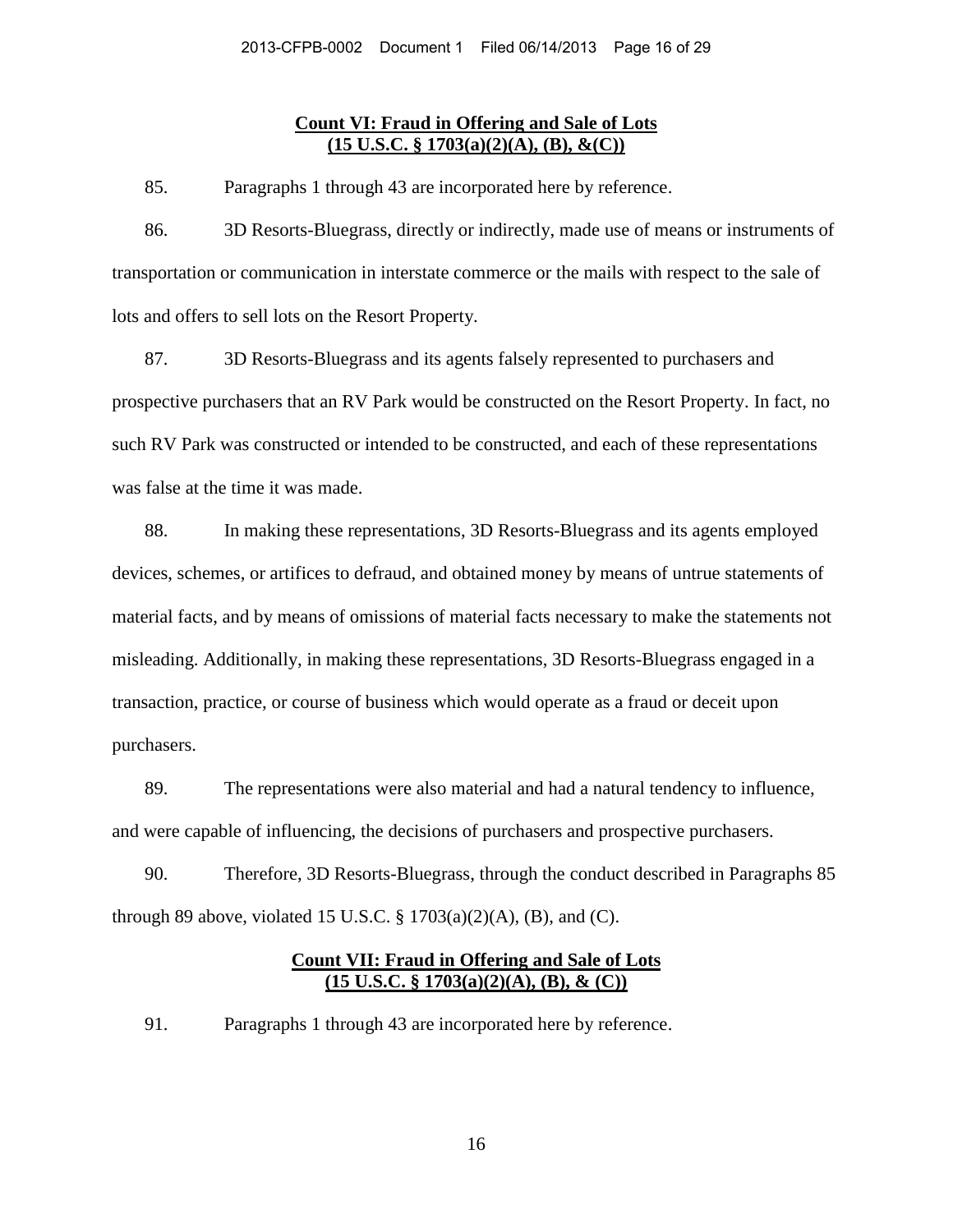#### 2013-CFPB-0002 Document 1 Filed 06/14/2013 Page 17 of 29

92. 3D Resorts-Bluegrass, directly or indirectly, made use of means or instruments of transportation or communication in interstate commerce or the mails with respect to the sale of lots and offers to sell lots on the Resort Property.

93. 3D Resorts-Bluegrass and its agents falsely represented to purchasers and prospective purchasers that a centralized sewage system would be constructed in Section 4 of the Resort Property. In fact, no such centralized sewage system was constructed or intended to be constructed, and each of these representations was false at the time it was made.

94. In making these representations, 3D Resorts-Bluegrass and its agents employed devices, schemes, or artifices to defraud, and obtained money by means of untrue statements of material facts, and by means of omissions of material facts necessary to make the statements not misleading. Additionally, in making these representations, 3D Resorts-Bluegrass engaged in a transaction, practice, or course of business which would operate as a fraud or deceit upon purchasers.

95. The representations were also material and had a natural tendency to influence, and were capable of influencing, the decisions of purchasers and prospective purchasers.

96. Therefore, 3D Resorts-Bluegrass, conduct described in Paragraphs 91 through 95 above, violated 15 U.S.C. § 1703(a)(2)(A), (B), and (C).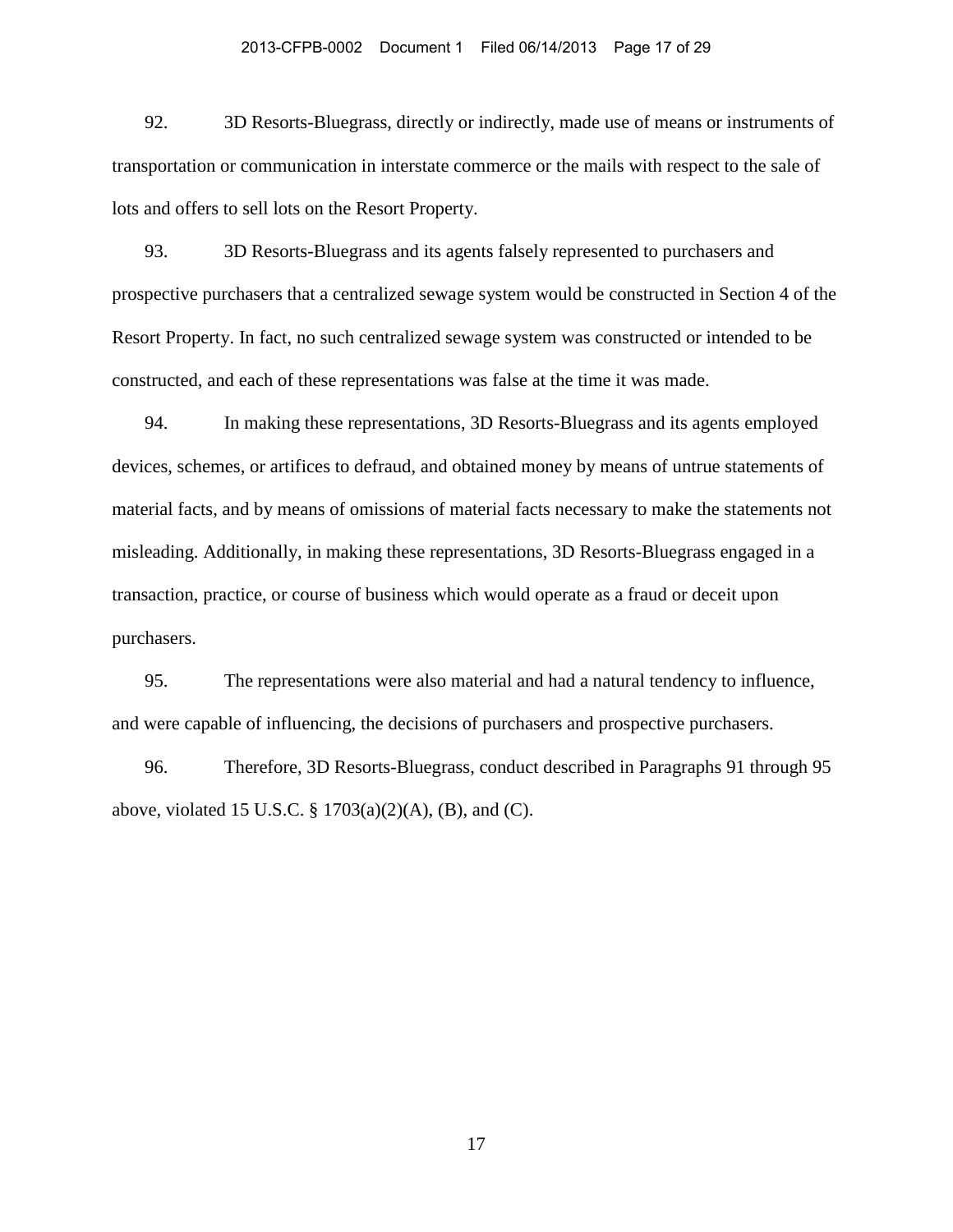### **Count VIII: Fraud in Offering and Sale of Lots (15 U.S.C. § 1703(a)(2)(A), (B), & (C))**

97. Paragraphs 1 through 43 are incorporated here by reference.

98. 3D Resorts-Bluegrass, directly or indirectly, made use of means or instruments of transportation or communication in interstate commerce or the mails with respect to the sale of lots and offers to sell lots on the Resort Property.

99. 3D Resorts-Bluegrass and its agents falsely represented to purchasers and prospective purchasers that water lines in Section 2 of the Resort Property were complete and that water lines in Section 4 of the Resort Property would be constructed beginning on or about April 1, 2010 and were expected to be completed on or before December 31, 2011. In fact, as of September 14, 2010, the Grayson County Water District refused to accept the Section 2 water lines into its system due to outstanding issues with the construction of the lines, and no water lines in Section 4 of the Resort Property were constructed or intended to be constructed. Each of these representations was false at the time it was made.

100. In making these representations, 3D Resorts-Bluegrass and its agents employed devices, schemes, or artifices to defraud, and obtained money by means of untrue statements of material facts, and by means of omissions of material facts necessary to make the statements not misleading. Additionally, in making these representations, 3D Resorts-Bluegrass engaged in a transaction, practice, or course of business which would operate as a fraud or deceit upon purchasers.

101. The representations were also material and had a natural tendency to influence, and were capable of influencing, the decisions of purchasers and prospective purchasers.

102. Therefore, 3D Resorts-Bluegrass, through the conduct described in Paragraphs 97 through 101 above, violated 15 U.S.C.  $\S 1703(a)(2)(A)$ , (B), and (C).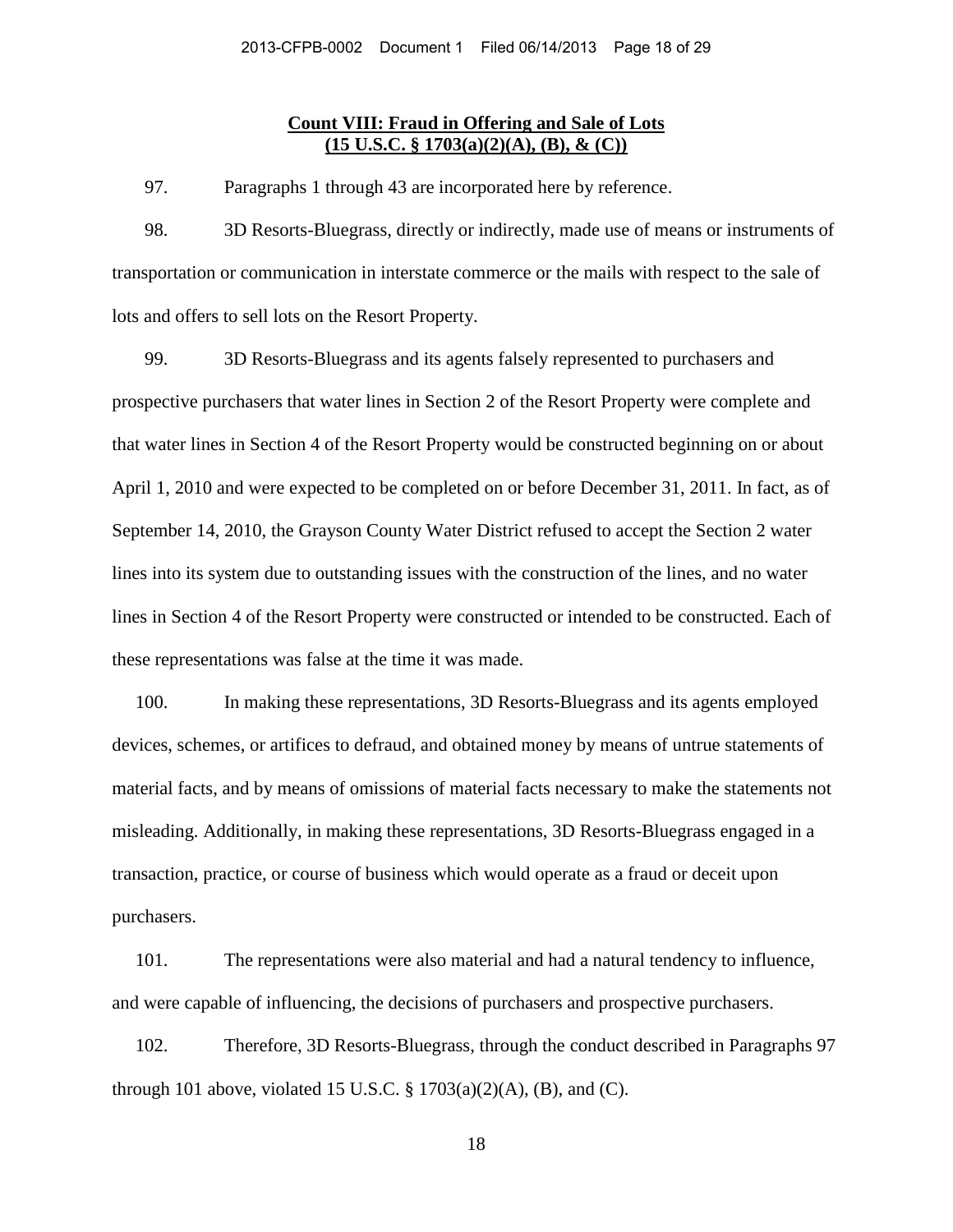## **Count IX: Fraud in Offering and Sale of Lots (15 U.S.C. § 1703(a)(2)(A), (B), & (C))**

103. Paragraphs 1 through 43 are incorporated here by reference.

104. 3D Resorts-Bluegrass, directly or indirectly, made use of means or instruments of transportation or communication in interstate commerce or the mails with respect to the sale of lots and offers to sell lots on the Resort Property.

105. 3D Resorts-Bluegrass and its agents falsely represented to consumers and prospective consumers that eight rental cabins were completely constructed on the Resort Property. In fact, no such eight rental cabins were constructed, and each of these representations was false at the time it was made.

106. In making these representations, 3D Resorts-Bluegrass and its agents employed devices, schemes, or artifices to defraud, and obtained money by means of untrue statements of material facts, and by means of omissions of material facts necessary to make the statements not misleading. Additionally, in making these representations, 3D Resorts-Bluegrass engaged in a transaction, practice, or course of business which would operate as a fraud or deceit upon purchasers.

107. The representations were also material and had a natural tendency to influence, and were capable of influencing, the decisions of purchasers and prospective purchasers.

108. Therefore, 3D Resorts-Bluegrass, through the conduct described in Paragraphs 103 through 107 above, violated 15 U.S.C. § 1703(a)(2)(A), (B), and (C).

# **Count X: Fraud in the Offering and Sale of Lots (15 U.S.C. § 1703(a)(2)(A), (B), & (C))**

109. Paragraphs 1 through 43 are incorporated here by reference.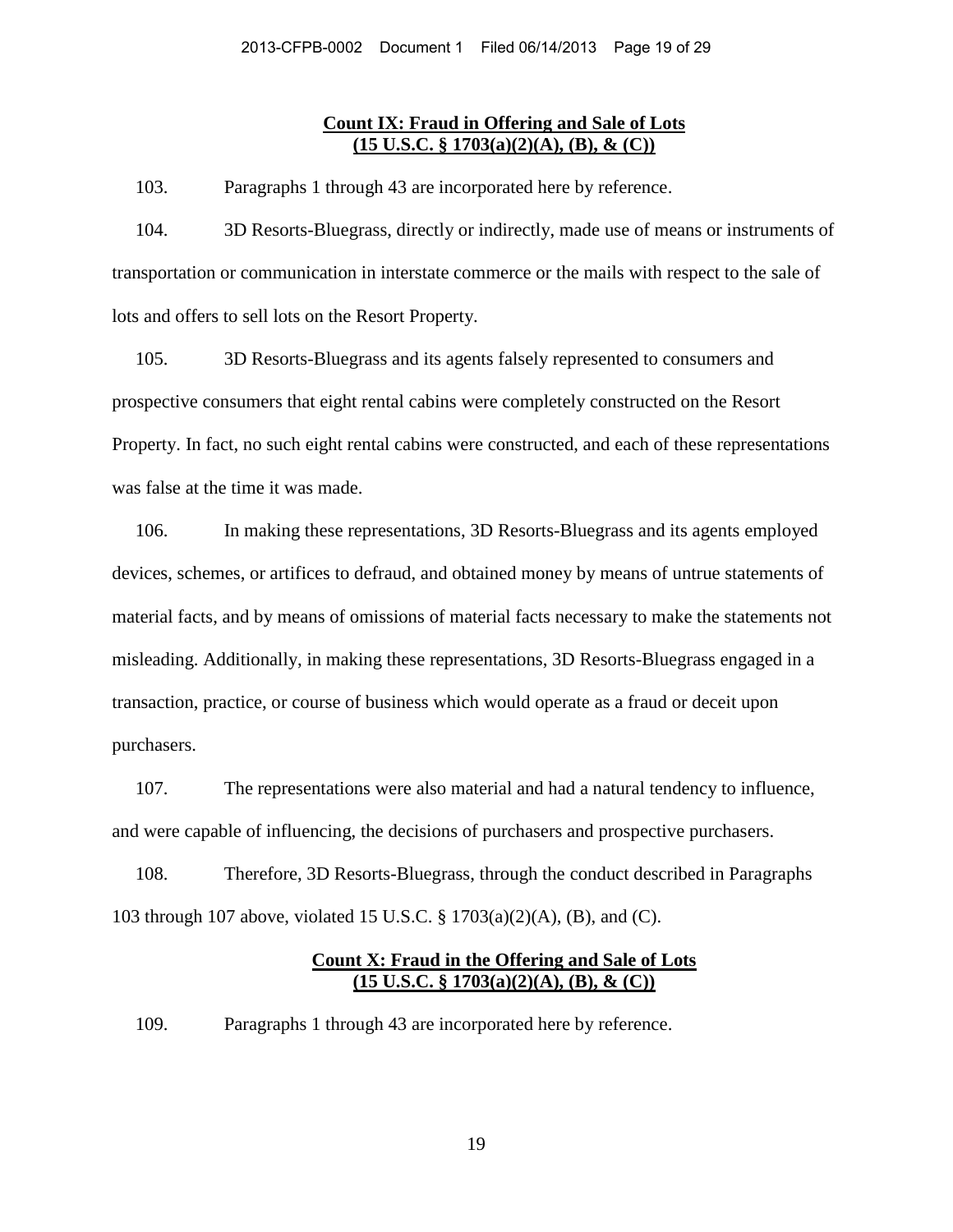110. 3D Resorts-Bluegrass, directly or indirectly, made use of means or instruments of transportation or communication in interstate commerce or the mails with respect to the sale of lots and offers to sell lots on the Resort Property.

111. On and after February 6, 2010, 3D Resorts-Bluegrass and its agents falsely represented to consumers and prospective consumers that a General Store was completed and available for use on the Resort Property. In fact, the General Store was destroyed in a fire on or about February 6, 2010, and has not been reconstructed. Each of these representations was false at the time it was made.

112. In making these representations, 3D Resorts-Bluegrass and its agents employed devices, schemes, or artifices to defraud, and obtained money by means of untrue statements of material facts, and by means of omissions of material facts necessary to make the statements not misleading. Additionally, in making these representations, 3D Resorts-Bluegrass engaged in a transaction, practice, or course of business which would operate as a fraud or deceit upon purchasers.

113. The representations and omissions were also material and had a natural tendency to influence, and were capable of influencing, the decisions of purchasers and prospective purchasers.

114. Therefore, 3D Resorts-Bluegrass, through the conduct described in Paragraphs 109 through 113 above, violated 15 U.S.C. § 1703(a)(2)(A), (B), and (C).

## **Count XI: Fraud in the Offering and Sale of Lots (15 U.S.C. § 1703(a)(2)(A), (B), & (C))**

115. Paragraphs 1 through 43 are incorporated here by reference.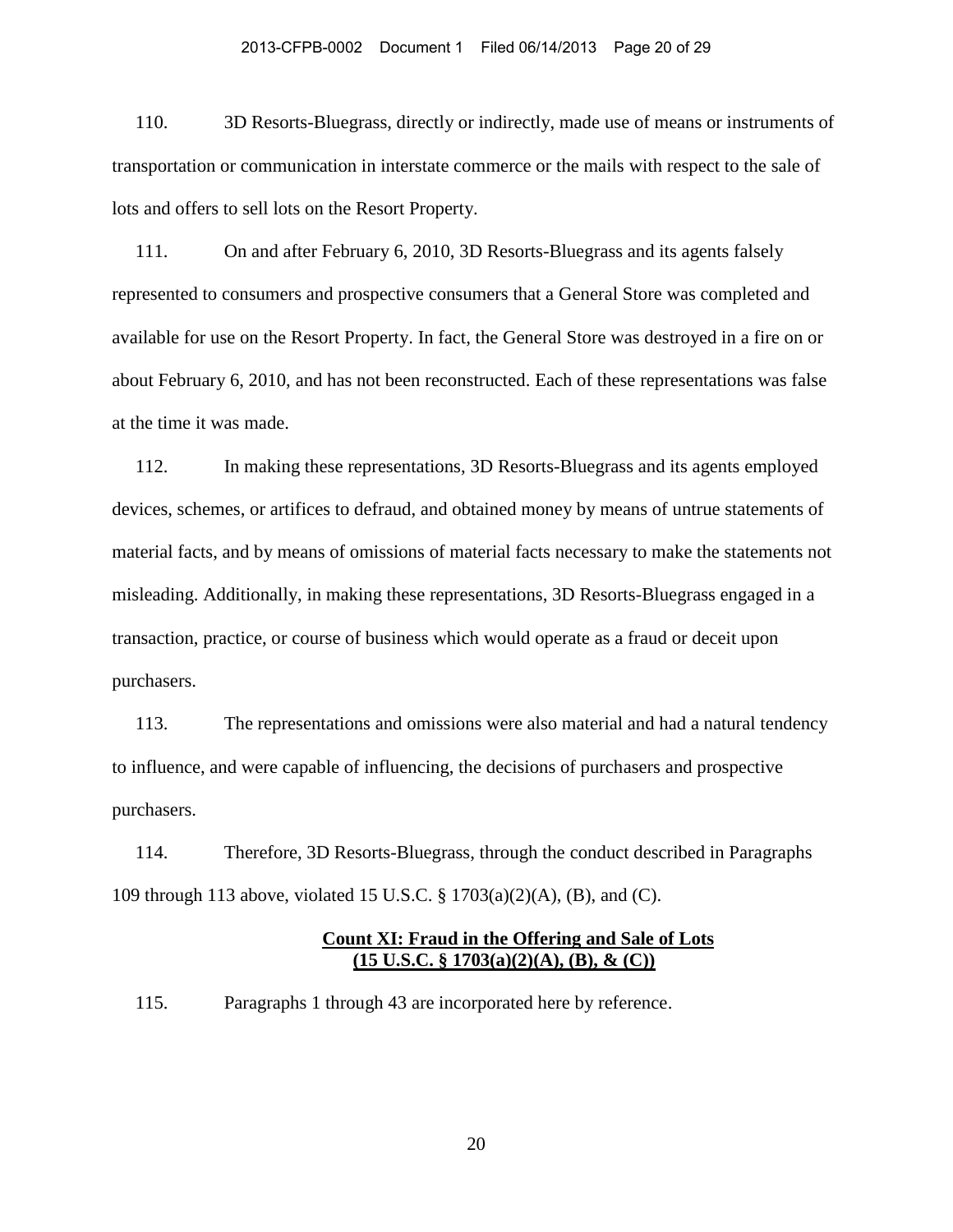116. 3D Resorts-Bluegrass, directly or indirectly, made use of means or instruments of transportation or communication in interstate commerce or the mails with respect to the sale of lots and offers to sell lots on the Resort Property.

117. In order to provide prospective purchasers with information regarding the value of lots on the Resort Property, and to sell such properties at certain prices, 3D Resorts-Bluegrass and its agents falsely provided such purchasers with inflated historical sales prices of lots that had been previously sold on the Resort Property. In fact, such lots had sold at prices materially less than what was represented to prospective purchasers.

118. In making these representations, 3D Resorts-Bluegrass and its agents employed devices, schemes, and artifices to defraud, and obtained money by means of untrue statements of material facts, and by means of omissions of material facts necessary to make the statements not misleading. Additionally, in making these representations and material omissions, 3D Resorts-Bluegrass engaged in transactions, practices, and a course of business which would operate as a fraud and deceit upon purchasers.

119. The representations and omissions were also material and had a natural tendency to influence, and were capable of influencing, the decisions of purchasers and prospective purchasers.

120. Therefore, 3D Resorts-Bluegrass, through the conduct described in Paragraphs 115 through 119 above, violated 15 U.S.C. § 1703(a)(2)(A), (B), and (C).

## **Count XII: Fraud in the Offering and Sale of Lots (15 U.S.C. § 1703(a)(2)(A), (B), & (C))**

121. Paragraphs 1 through 43 are incorporated here by reference.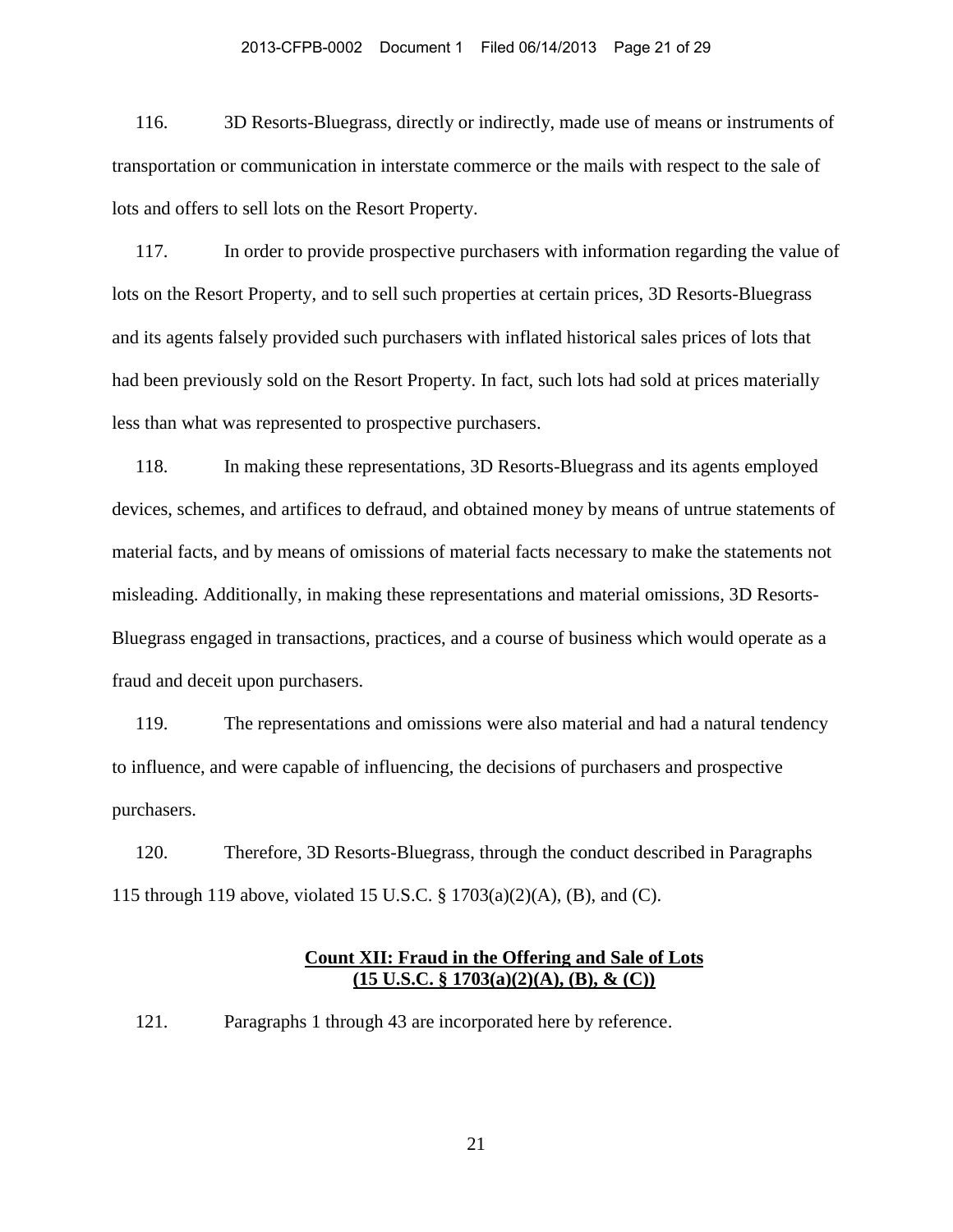122. 3D Resorts-Bluegrass, directly or indirectly, made use of means or instruments of transportation or communication in interstate commerce or the mails with respect to the sale of lots and offers to sell lots on the Resort Property.

123. On or about April 19, 2011, 3D Resorts-Bluegrass and its agents were served with a Suspension Notice from HUD pursuant to 15 U.S.C. § 1706(b) with respect to the Resort Property.

124. The Suspension Notice served upon 3D Resorts-Bluegrass and its agents suspended the Statement of Record with respect to the lots that 3D Resorts-Bluegrass and its agents were marketing and selling on the Resort Property, and therefore, no Statement of Record was in effect after service of the notice.

125. Pursuant to 15 U.S.C. § 1703(a)(1)(A), a developer or agent may not, directly or indirectly, make use of any means or instrument of transportation, or communication in interstate commerce, or the mails, to sell or lease any lot unless a Statement of Record is in effect for the property. The Suspension Notice prohibited 3D Resorts-Bluegrass and its agents from selling or leasing any lot until the Statement of Record was amended and the Suspension Notice was lifted.

126. From approximately April 22, 2011 through approximately August 1, 2011, notwithstanding the Suspension Notice and the statutory prohibition, 3D Resorts-Bluegrass and its agents conducted twenty-eight tours of the Resort Property (and scheduled an additional fiftyfive such tours); marketed through interstate mailers the Resort Property and the lots to prospective purchasers; engaged in the same marketing and solicitation activities as it had prior to the suspension date; and sold at least three lots on the Resort Property.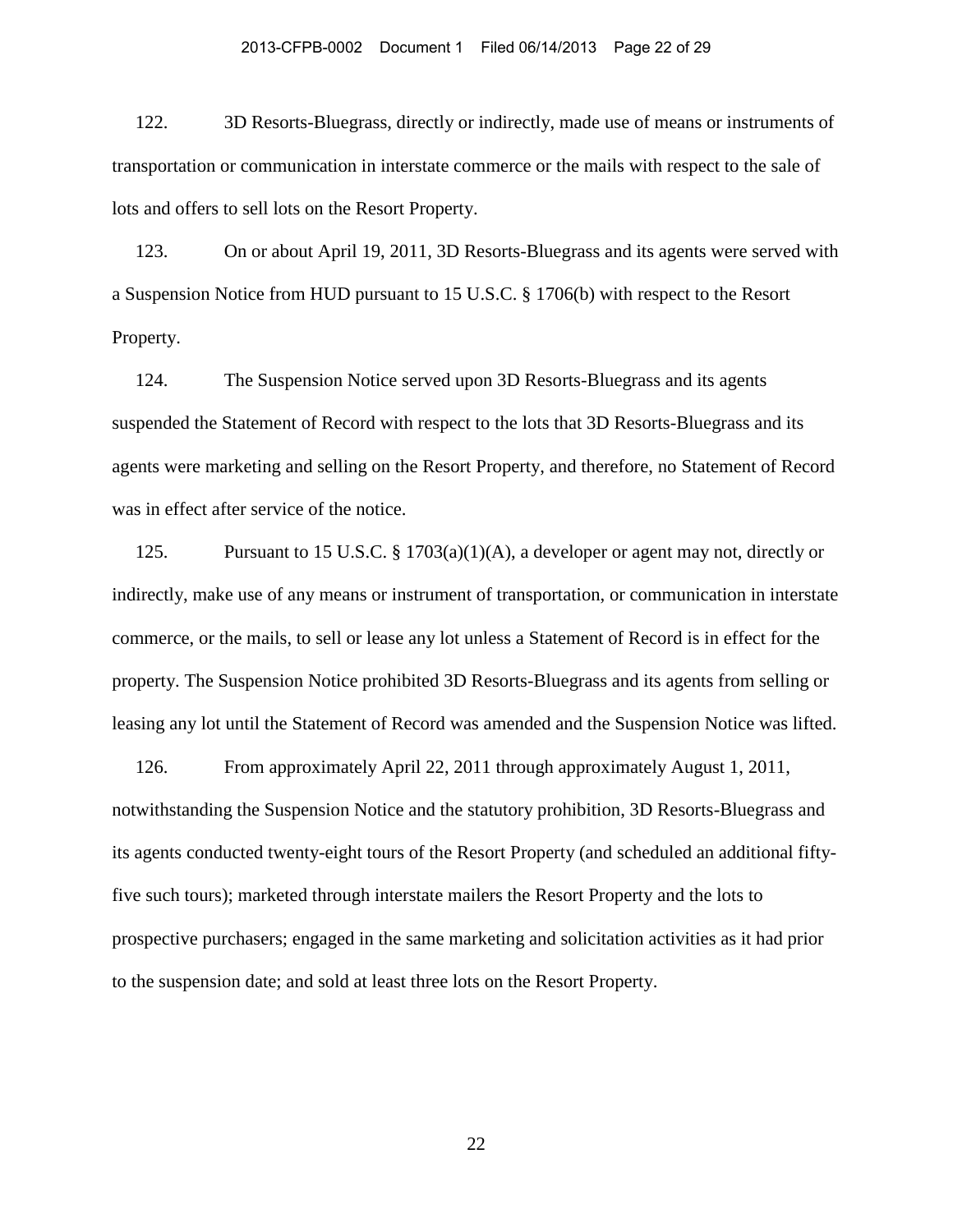127. In selling and offering to sell such lots, 3D Resorts-Bluegrass indicated that it was registered with HUD, and failed to disclose that it in fact had been suspended as of April 19, 2011.

128. In making these representations and by failing to disclose the suspension, 3D Resorts-Bluegrass and its agents employed devices, schemes, and artifices to defraud, and obtained money by means of untrue statements of material facts, and by means of omissions of material facts necessary to make the statements not misleading. Additionally, in making these representations and material omissions, 3D Resorts-Bluegrass engaged in transactions, practices, and a course of business which would operate as a fraud and deceit upon purchasers.

129. The representations and omissions were also material and had a natural tendency to influence, and were capable of influencing, the decisions of purchasers and prospective purchasers.

130. Therefore, from on or about April 22, 2011, through on or about August 1, 2011, 3D Resorts-Bluegrass, through the conduct described in Paragraphs 121 through 129 above, violated 15 U.S.C. § 1703(a)(2)(A), (B), and (C).

# **Count XIII: April 23, 2011 Sale of Lot in Violation of Suspension Notice (15 U.S.C. § 1703(a)(1)(A))**

131. Paragraphs 1 through 43 are incorporated here by reference.

132. 3D Resorts-Bluegrass, directly or indirectly, made use of means or instruments of transportation or communication in interstate commerce or the mails with respect to the sale of lots and offers to sell lots on the Resort Property.

133. On or about April 19, 2011, 3D Resorts-Bluegrass and its agents were served with a Suspension Notice from HUD pursuant to 15 U.S.C. § 1706(b) with respect to the Resort Property.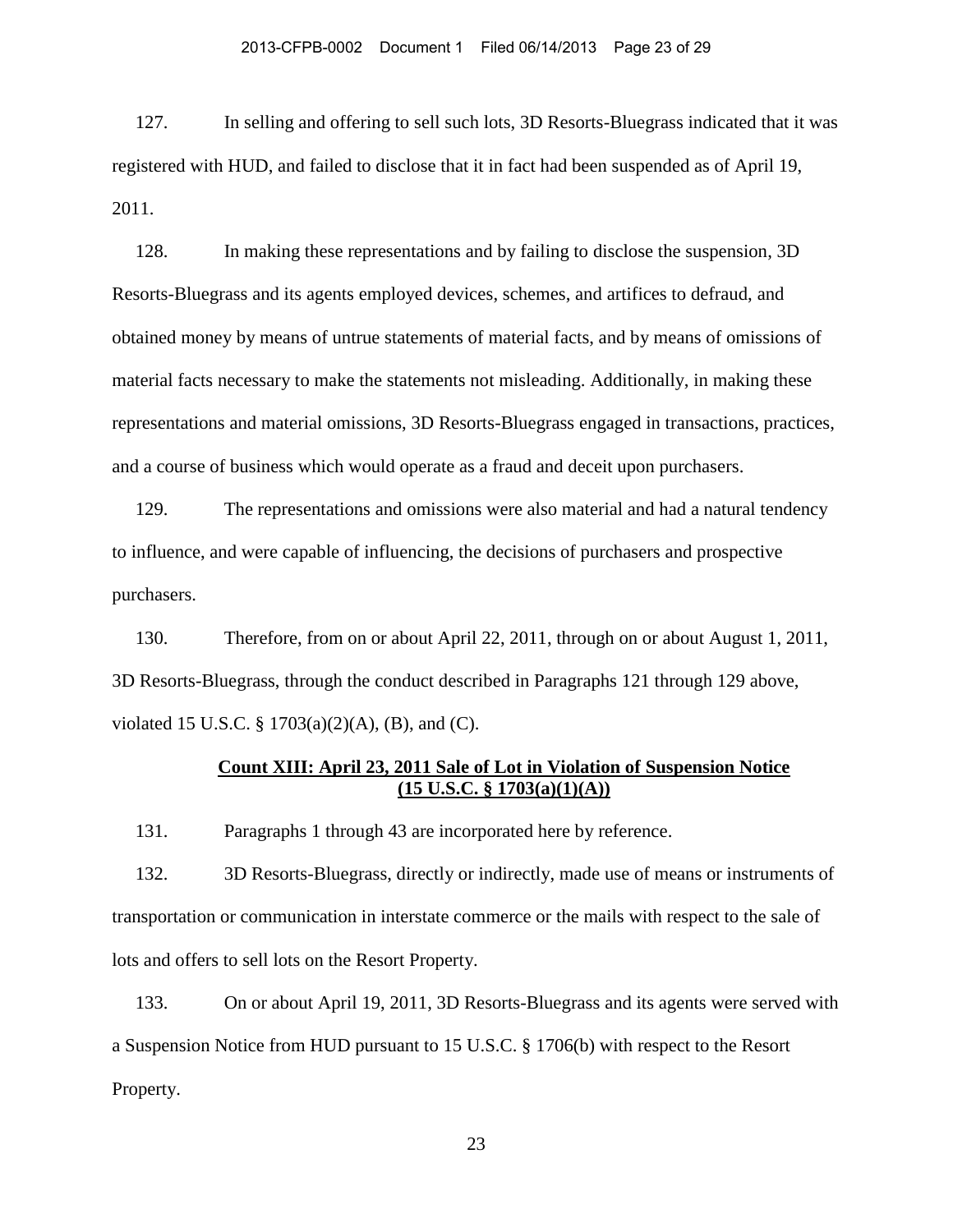#### 2013-CFPB-0002 Document 1 Filed 06/14/2013 Page 24 of 29

134. The Suspension Notice served upon 3D Resorts-Bluegrass, National Resort Marketing Corp., and Double Diamond, Inc. suspended the Statement of Record with respect to the lots that 3D Resorts-Bluegrass and its agents were marketing and selling on the Resort Property, and therefore, no Statement of Record was in effect after service of the notice.

135. Pursuant to 15 U.S.C. § 1703(a)(1)(A), a developer or agent may not, directly or indirectly, make use of any means or instrument of transportation, or communication in interstate commerce, or the mails, to sell or lease any lot unless a Statement of Record is in effect for the property. The Suspension Notice prohibited 3D Resorts-Bluegrass and its agents from selling or leasing any lot until the Statement of Record was amended and the Suspension Notice was lifted.

136. On or about April 23, 2011, notwithstanding the Suspension Notice and the statutory prohibition, 3D Resorts-Bluegrass, through its agents, directly or indirectly, sold Lot Number 955.

137. 3D Resorts-Bluegrass, through its agents, directly or indirectly, made use of means or instruments of transportation or communication in interstate commerce to sell a lot without a Statement of Record in effect. Therefore, 3D Resorts-Bluegrass, through the conduct described in Paragraphs 131 through 136 above, violated 15 U.S.C. § 1703(a)(1)(A).

## **Count XIV: June 5, 2011 Sale of Lot in Violation of Suspension Notice (15 U.S.C. § 1703(a)(1)(A))**

138. Paragraphs 1 through 43 and 133 through 135 are incorporated here by reference. 139. 3D Resorts-Bluegrass, directly or indirectly, made use of means or instruments of transportation or communication in interstate commerce or the mails with respect to the sale of lots and offers to sell lots on the Resort Property.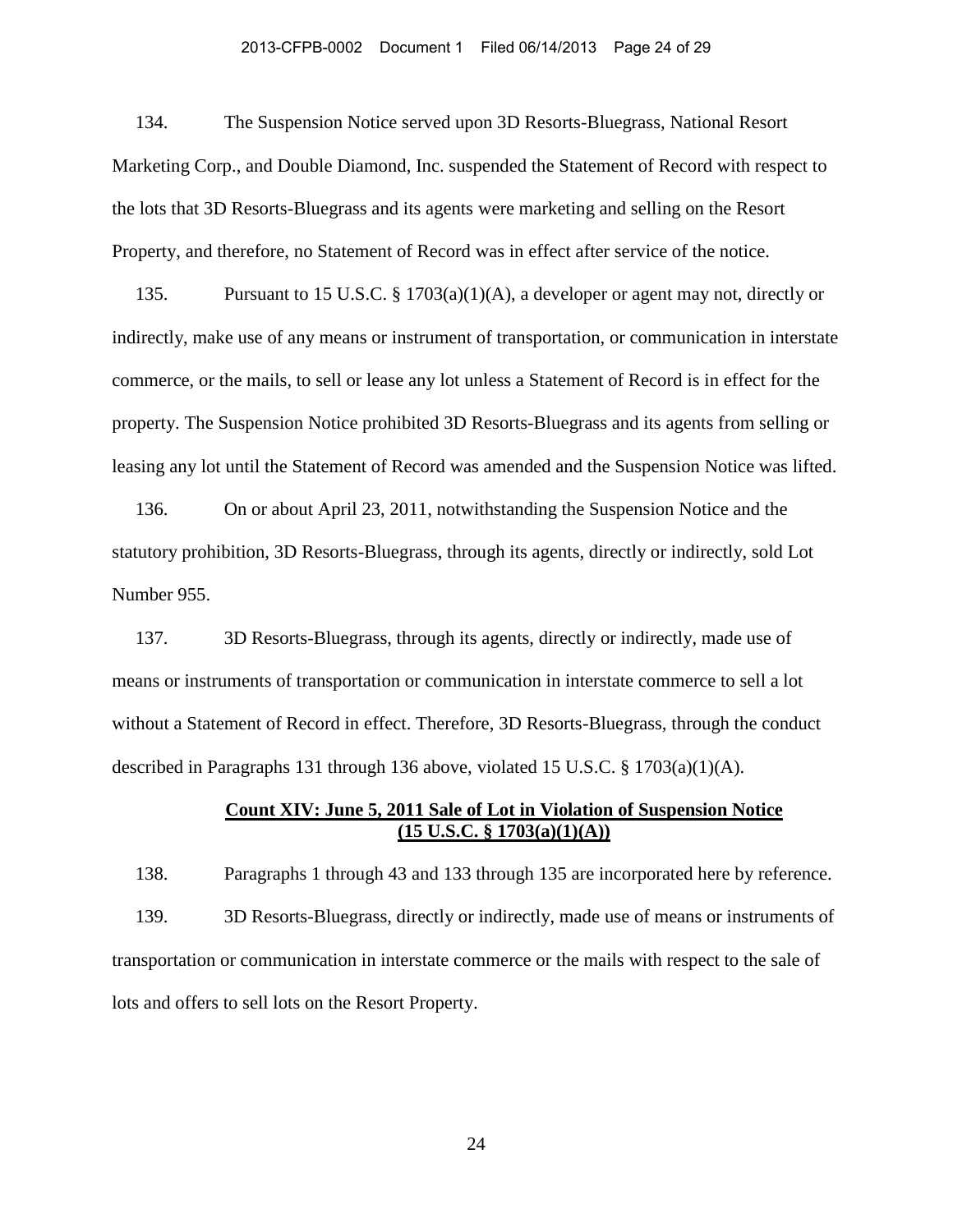140. On or about June 5, 2011, notwithstanding the Suspension Notice and the statutory prohibition, 3D Resorts-Bluegrass, through its agents, directly or indirectly, sold Lot Number 970.

141. 3D Resorts-Bluegrass, through its agents, directly or indirectly, made use of means or instruments of transportation or communication in interstate commerce to sell a lot without a Statement of Record in effect. Therefore, 3D Resorts-Bluegrass, through the conduct described in Paragraphs 138 through 140 above, violated 15 U.S.C.  $\S$  1703(a)(1)(A).

## **Count XV: Additional Sale of Lot in Violation of Suspension Notice (15 U.S.C. § 1703(a)(1)(A))**

142. Paragraphs 1 through 43 and 133 through 135 are incorporated here by reference.

143. 3D Resorts-Bluegrass, directly or indirectly, made use of means or instruments of transportation or communication in interstate commerce or the mails with respect to the sale of lots and offers to sell lots on the Resort Property.

144. Between about April 19, 2011 and about August 1, 2011, notwithstanding the Suspension Notice and the statutory prohibition, 3D Resorts-Bluegrass, through its agents, directly or indirectly, sold another lot on the Resort Property.

145. 3D Resorts-Bluegrass, through its agents, directly or indirectly, made use of means or instruments of transportation or communication in interstate commerce to sell a lot without a Statement of Record in effect. Therefore, 3D Resorts-Bluegrass, through the conduct described in Paragraphs 142 through 144 above, violated 15 U.S.C.  $\S$  1703(a)(1)(A).

# **Count XVI: Failure to Timely File Annual Reports (24 C.F.R. § 1710.310 (12 C.F.R. § 1010.310))**

146. Paragraphs 1 through 43 are incorporated here by reference.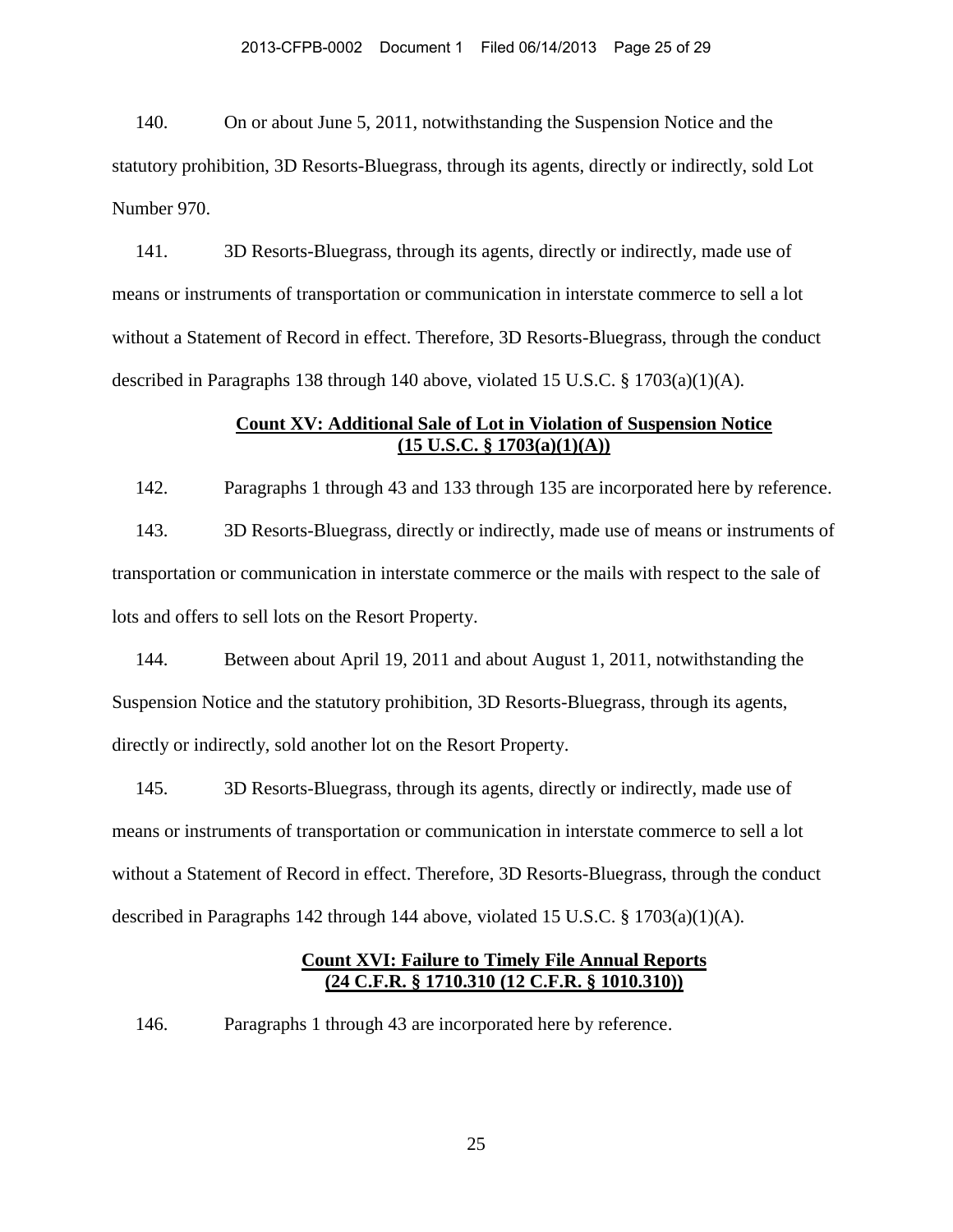147. On or about February 26, 2009, 3D Resorts filed the initial registration for the Resort Property.

148. Pursuant to 24 C.F.R. § 1710.310 (now 12 C.F.R. § 1010.310), 3D Resorts-Bluegrass is required to file the annual reports of activity on any initial or consolidated Statement of Record that is not under suspension within thirty days of the annual anniversary of the effective date of the initial Statement of Record.

149. 3D Resorts-Bluegrass failed to timely file the annual reports of activity and pay the corresponding filing fee that was due in March 2010 and March 2011.

150. Therefore, beginning on or about March 28, 2010, and continuing until April 19, 2011, 3D Resorts-Bluegrass has violated 24 C.F.R. § 1710.310 (now codified at 12 C.F.R. § 1010.310).

# **Count XVII: Failure to File Financial Statements (24 C.F.R. § 1710.212 (12 C.F.R. § 1010.212))**

151. Paragraphs 1 through 43 are incorporated here by reference.

152. Each year after the initial effective date, 3D Resorts-Bluegrass must submit a copy of its latest financial statements, and to date, it has failed to timely file annual financial statements, in violation of 24 C.F.R. § 1710.212 (now codified at 12 C.F.R. § 1010.212).

153. 3D Resorts-Bluegrass failed to submit a copy of its financial statements within 120 days after the close of the fiscal year for fiscal years 2009, 2010, 2011, and 2012.

154. The financial statements for fiscal years 2010, 2011, and 2012 remain outstanding and overdue, and therefore 3D Resorts-Bluegrass has violated 24 C.F.R. § 1710.212 (now codified at 12 C.F.R. § 1010.212), which requires such filings.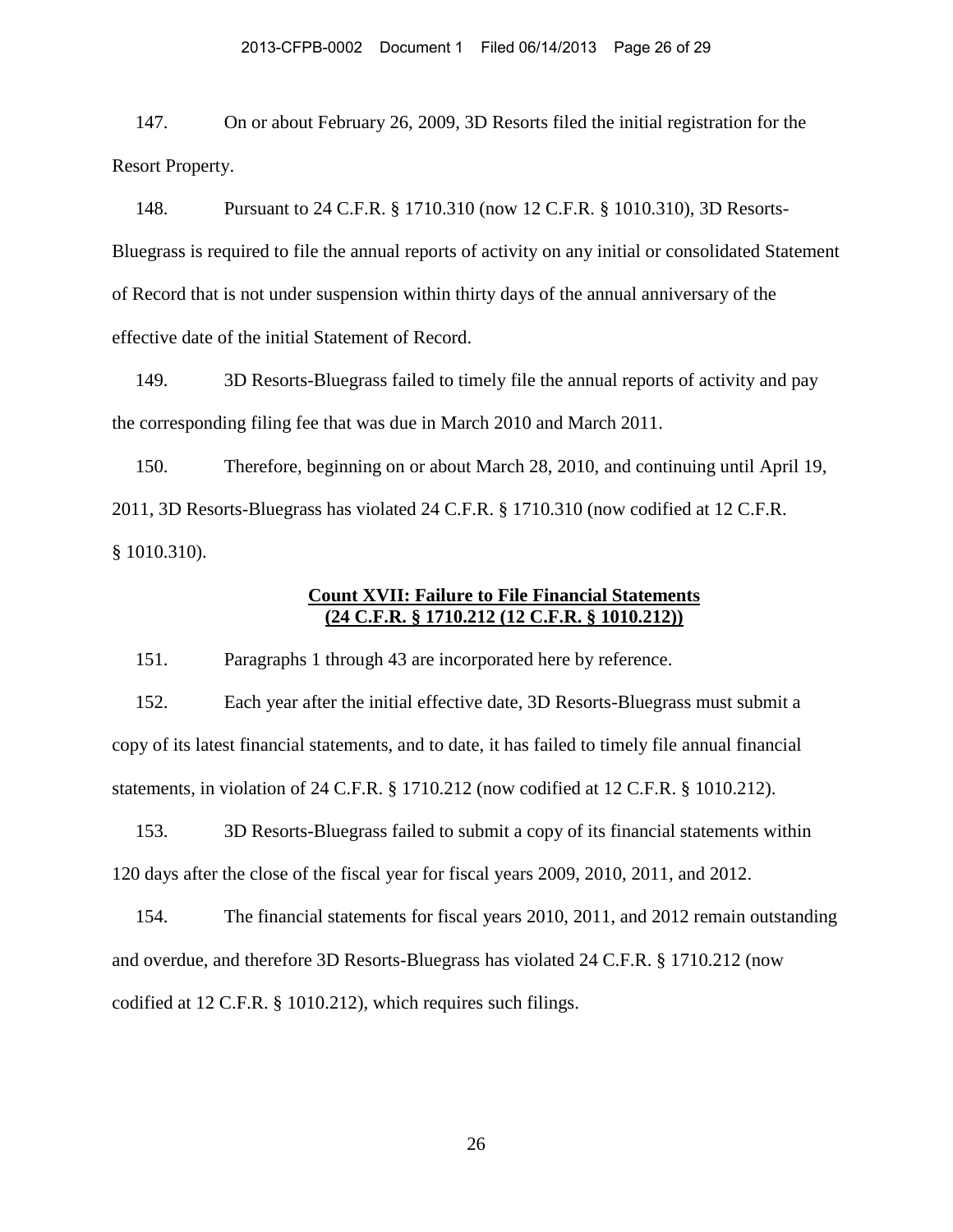## **Count XVIII: Failure to Timely File Amendments (24 C.F.R. § 1710.23 (12 C.F.R. § 1010.23))**

155. Paragraphs 1 through 43 are incorporated here by reference.

156. 3D Resorts-Bluegrass and its agents failed to timely file amendments disclosing changes to material facts required to be in the Statement of Record.

157. The Management Agreement dated October 29, 2010, by and between 3D Resorts and NRMC is a material change required to be disclosed no later than 15 days after the contract was executed, pursuant to 24 C.F.R. § 1710.23 (now codified at 12 C.F.R. § 1010.23), which requires such disclosure.

158. On or about March 29, 2011, the Management Agreement was finally disclosed in the consolidation and amendment filed to the current Statement of Record.

159. Therefore, between November 13, 2010, until on or about March 29, 2011, 3D Resorts-Bluegrass failed to file a timely amendment to the Statement of Record, and has violated 24 C.F.R. § 1710.23 (now codified at 12 C.F.R. § 1010.23).

# **Count XIX: Failure to Timely File Amendments (24 C.F.R. § 1710.23 (12 C.F.R. § 1010.23))**

160. Paragraphs 1 through 43 are incorporated here by reference.

161. 3D Resorts-Bluegrass failed to timely file amendments disclosing changes to material facts required to be in the Statement of Record.

162. On or about February 6, 2010, the General Store located on the Resort Property was destroyed by a fire.

163. The destruction of this recreational facility constituted a material change required to be disclosed no later than 15 days after the General Store was destroyed, pursuant to 24 C.F.R. § 1710.23 (now codified at 12 C.F.R. § 1010.23), which requires such disclosure.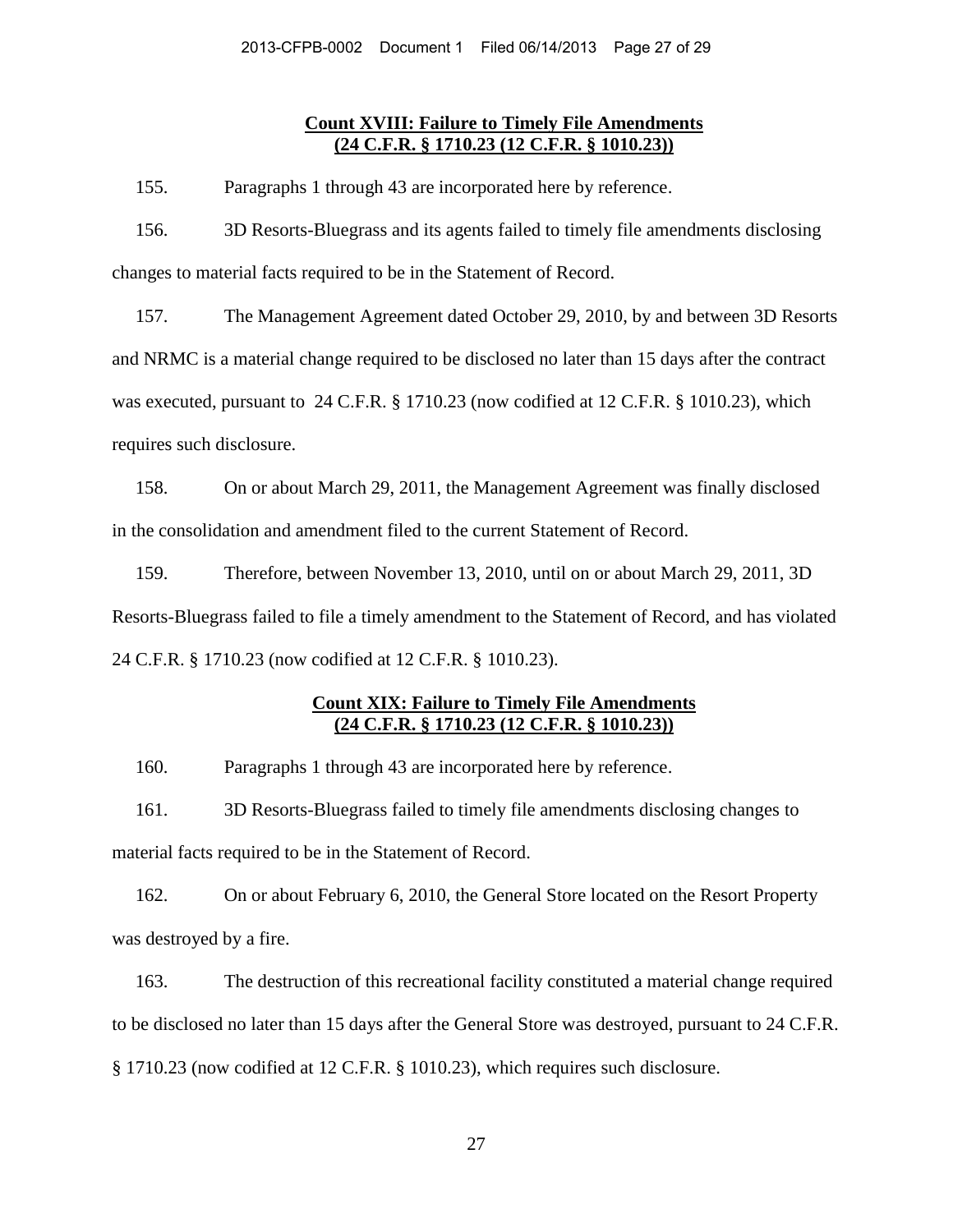164. As of the date of the filing of this Notice of Charges, no Amendment has been filed.

165. Therefore, between February 21, 2010 and the present, 3D Resorts-Bluegrass has failed to timely file amendments to its Statement of Record in violation of 24 C.F.R. § 1710.23 (now codified at 12 C.F.R. § 1010.23).

### **PRAYER FOR RELIEF**

Wherefore, the Bureau, pursuant to Sections 1053 and 1055 of the CFPA, 12 U.S.C. §§ 5563, 5565, respectfully requests an Order granting rescission of contracts and restitution of all monies paid by property owners for the purchase of the lots on the Resort Property from 3D Resorts-Bluegrass and its agents, injunctive relief, civil money penalties for the violations of Federal consumer financial law, recovery of costs in connection prosecuting the instant action, and any other legal or equitable relief deemed appropriate.

For purposes of civil money penalties, each sale or offer to sell constitutes a separate violation as to each count. In the case of continuing violations, each day constitutes a separate violation. Each violation set forth within this Notice of Charges is both a knowing and material violation.

### **TIME AND PLACE OF THE HEARING**

 The administrative hearing on the above-captioned action shall take place on August 12, 2013, at 9:00 am, at a place to be specified in Louisville, Kentucky, in the Western District of Kentucky, or at a time and place to be otherwise specified by the parties.